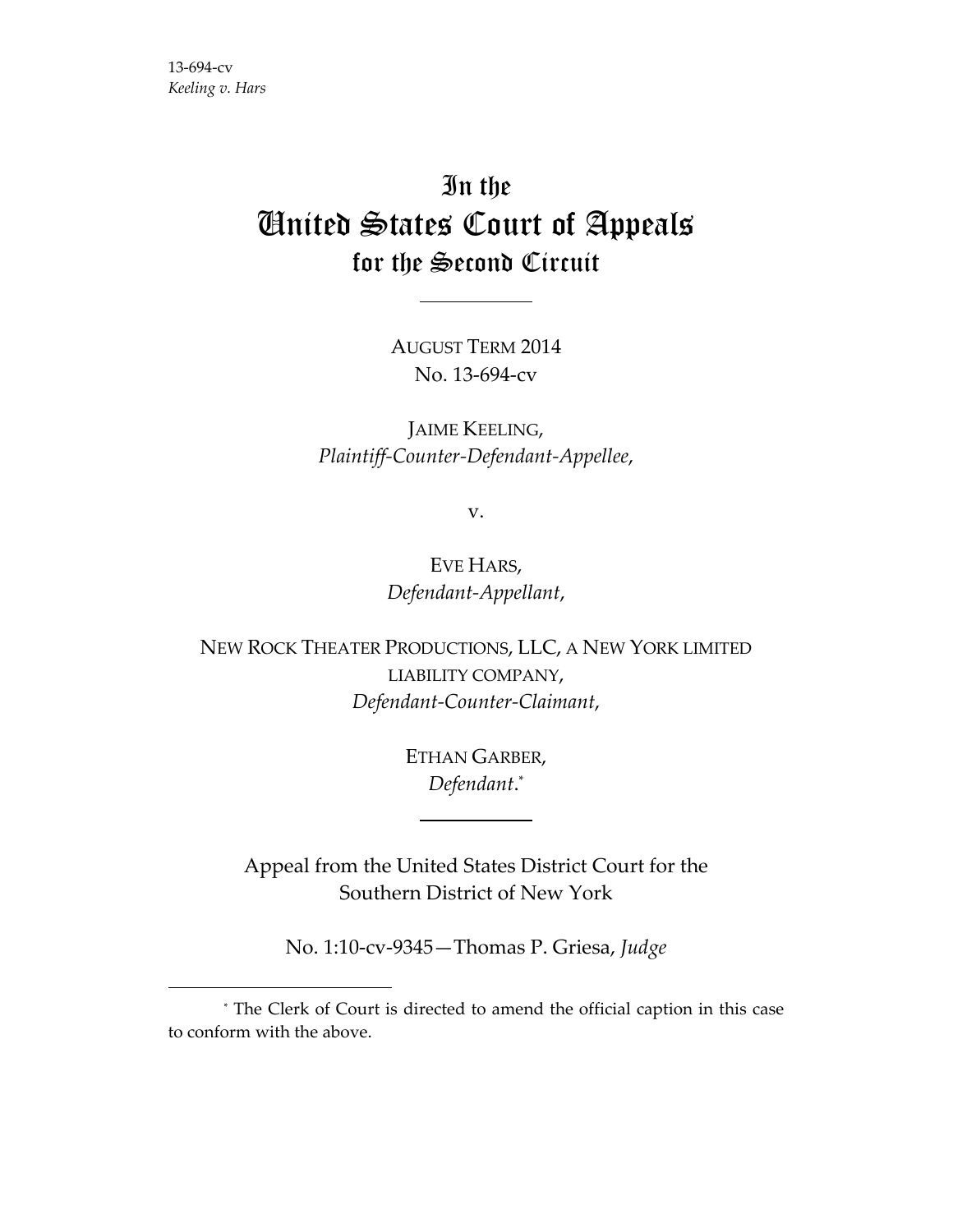SUBMITTED: JUNE 26, 2015 DECIDED: OCTOBER 30, 2015

Before: CABRANES, LIVINGSTON, and DRONEY, *Circuit Judges*.

The primary question presented is whether an unauthorized work that makes "fair use" of its source material may itself be protected by copyright.

We hold, for substantially the reasons stated by the United States District Court for the Southern District of New York (Thomas P. Griesa, *Judge*), that, if the creator of an unauthorized work stays within the bounds of fair use and adds sufficient originality, she may claim protection under the Copyright Act, 17 U.S.C. § 103, for her original contributions. We also reject defendant's challenges to the District Court's jury charge. The District Court's January 11, 2013 judgment is therefore **AFFIRMED.**

STEVEN PARADISE, Vinson & Elkins LLP, New York, NY, *for Plaintiff‐Counter‐ Defendant‐Appellee.*

EVE HARS, *pro se*, Los Angeles, CA, *for Defendant‐Appellant.*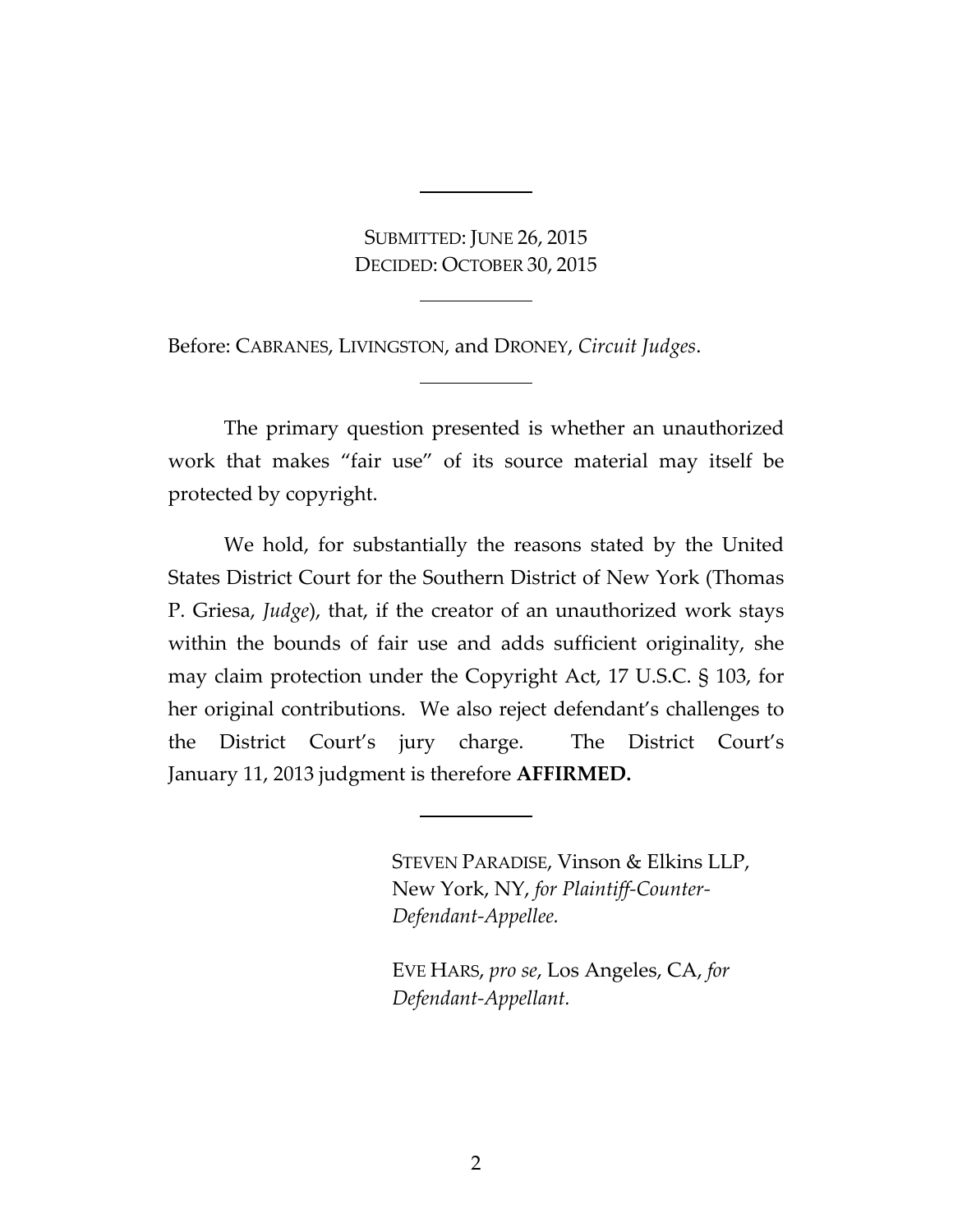JOSÉ A. CABRANES, *Circuit Judge:*

The primary question presented is whether an unauthorized work that makes "fair use" of its source material may itself be protected by copyright.

We hold, for substantially the reasons stated by the United States District Court for the Southern District of New York (Thomas P. Griesa, *Judge*), that, if the creator of an unauthorized work stays within the bounds of fair use and adds sufficient originality, she may claim protection under the Copyright Act, 17 U.S.C. § 103, for her original contributions. We also reject defendant's challenges to the District Court's jury charge. The District Court's January 11, 2013 judgment is therefore **AFFIRMED.**

## **BACKGROUND**

Plaintiff‐Appellee Jaime Keeling is the author of *Point Break Live!* ("*PBL*"), a parody stage adaptation of the 1991 Hollywood action movie *Point Break*, starring Keanu Reeves and Patrick Swayze. In the film, Reeves plays a rookie FBI agent who goes undercover to infiltrate a gang of bank‐robbing surfers led by Swayze's character. The Keeling‐authored *PBL* parody parallels the characters and plot elements from *Point Break* and relies almost exclusively on selected dialogue from the screenplay. To this raw material, Keeling added jokes, props, exaggerated staging, and humorous theatrical devices to transform the dramatic plot and dialogue of the film into an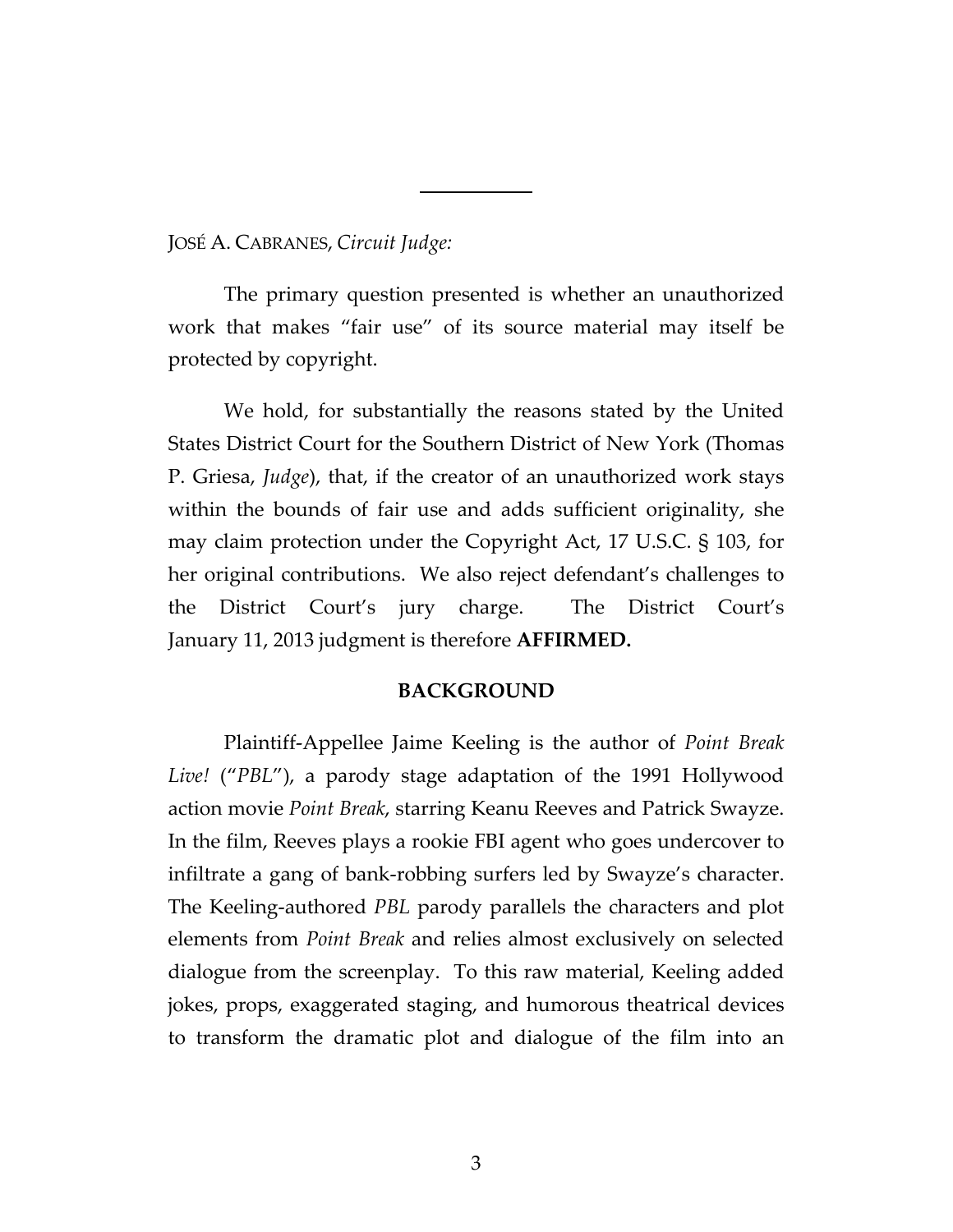irreverent, interactive theatrical experience. For example, in Keeling's *PBL* parody, *Point Break*'s death‐defying scene in which Reeves's character must pick up bricks, blindfolded, in a swimming pool takes place, instead, in a kiddie pool. Massive waves in the film are replaced by squirt guns in the *PBL* parody. A central conceit of the *PBL* parody is that the Keanu Reeves character is selected at random from the audience and reads his lines from cue cards, thereby lampooning Reeves's reputedly stilted performance in the movie. Keeling added to the effect that the audience was watching the making of the film by creating a set of film‐production characters in the *PBL* parody, including a director, cinematographer, and production assistants. Keeling possesses no copyright or license with regard to the *Point Break* motion picture.

Defendant‐Appellant Eve Hars, proceeding *pro se* on appeal, owns production company New Rock Theater Productions, LLC ("New Rock"). In 2007, Keeling executed a production agreement with Hars, pursuant to which New Rock would stage a two-month production run of *PBL* from October through December 2007. During that time period, Hars conferred with an entertainment attorney and the holder of the copyright to the Hollywood screenplay for *Point Break*, and eventually Hars came to believe that Keeling did not lawfully own any rights to the *PBL* parody play. Accordingly, after its initial two‐month run, Hars sought to renegotiate the terms of the contract upon its expiration and, in effect, continue to produce *PBL* without further payment to Keeling. Keeling refused renegotiation, threatened suit, and registered a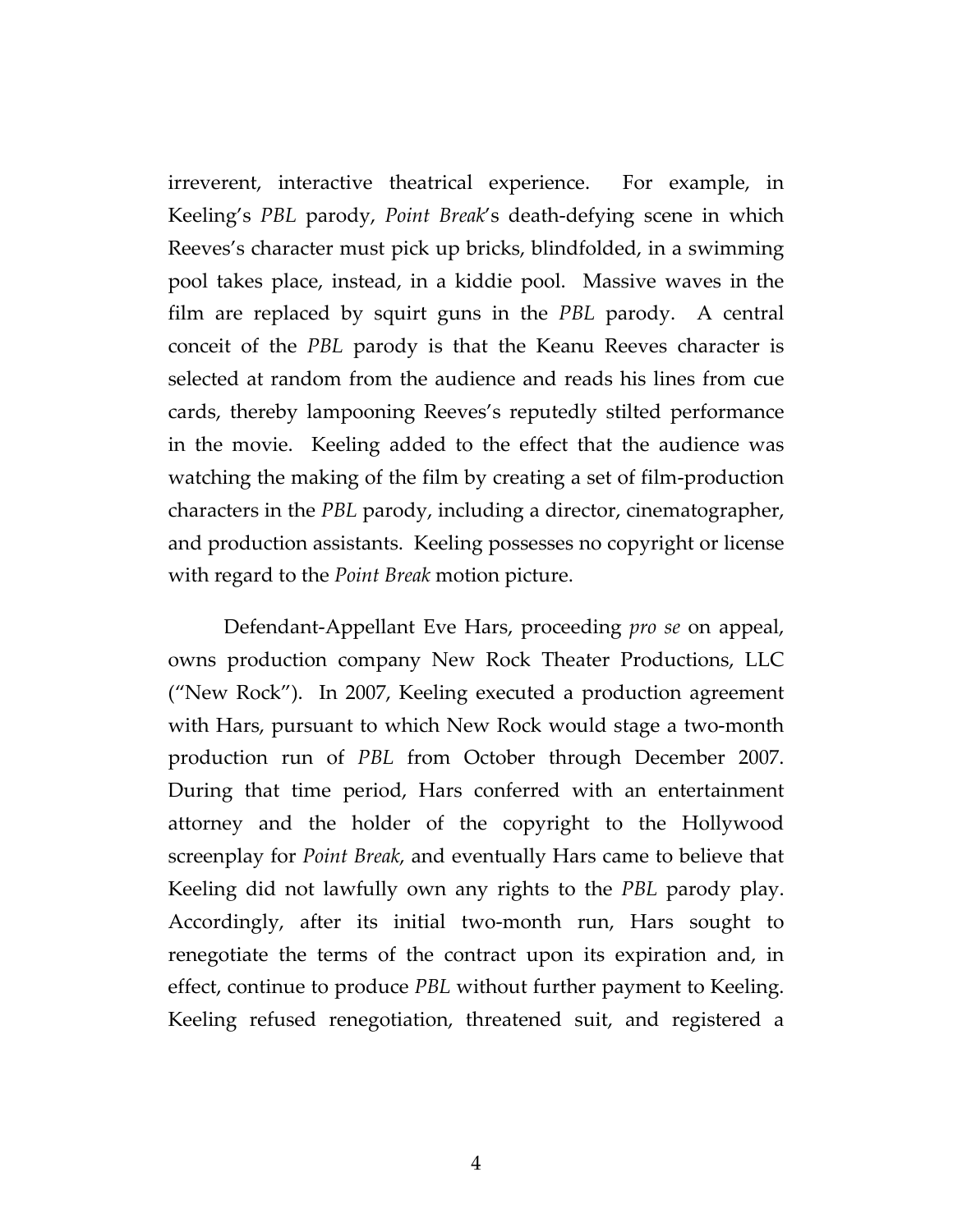copyright in *PBL*, without first obtaining permission from the copyright holders of the original *Point Break*. Keeling's asserted copyright in *PBL* became effective on January 4, 2008. Hars and New Rock continued to stage performances of *PBL* for four years thereafter without payment to or authorization from Keeling.

In December 2010, Keeling brought suit against Hars, New Rock, and New Rock investor Ethan Garber, asserting claims for copyright infringement, breach of contract, and tortious interference with contract. In the District Court proceedings, all parties were represented by counsel. After the District Court denied defendants' motion to dismiss, *see Keeling v. New Rock Theater Prods., LLC*, No. 10 Civ. 9345 (TPG), 2011 WL 1899762, at \*1 (S.D.N.Y. May 17, 2011), defendants asserted counterclaims seeking, *inter alia*, a declaration that Keeling's *PBL* copyright registration was invalid. Upon completion of discovery, defendants moved for summary judgment, arguing primarily that *PBL*, an unauthorized derivative work, was not entitled to copyright protection as a matter of law. The District Court denied defendants' successive motions for summary judgment, ruling that a parody that makes "fair use" of another copyrighted work may contain sufficient originality to merit copyright protection itself. *See Keeling v. New Rock Theater Prods., LLC,* No. 10 Civ. 9345 (TPG), 2011 WL 6202796 (S.D.N.Y. Dec. 13, 2011); *Keeling v. New Rock Theater Prods., LLC,* No. 10 Civ. 9345 (TPG), 2012 WL 5974009 (S.D.N.Y. Nov. 29, 2012). The District Court also rejected defendants' argument that a script heavily reliant on theatrical devices, as was *PBL*'s, could not lawfully constitute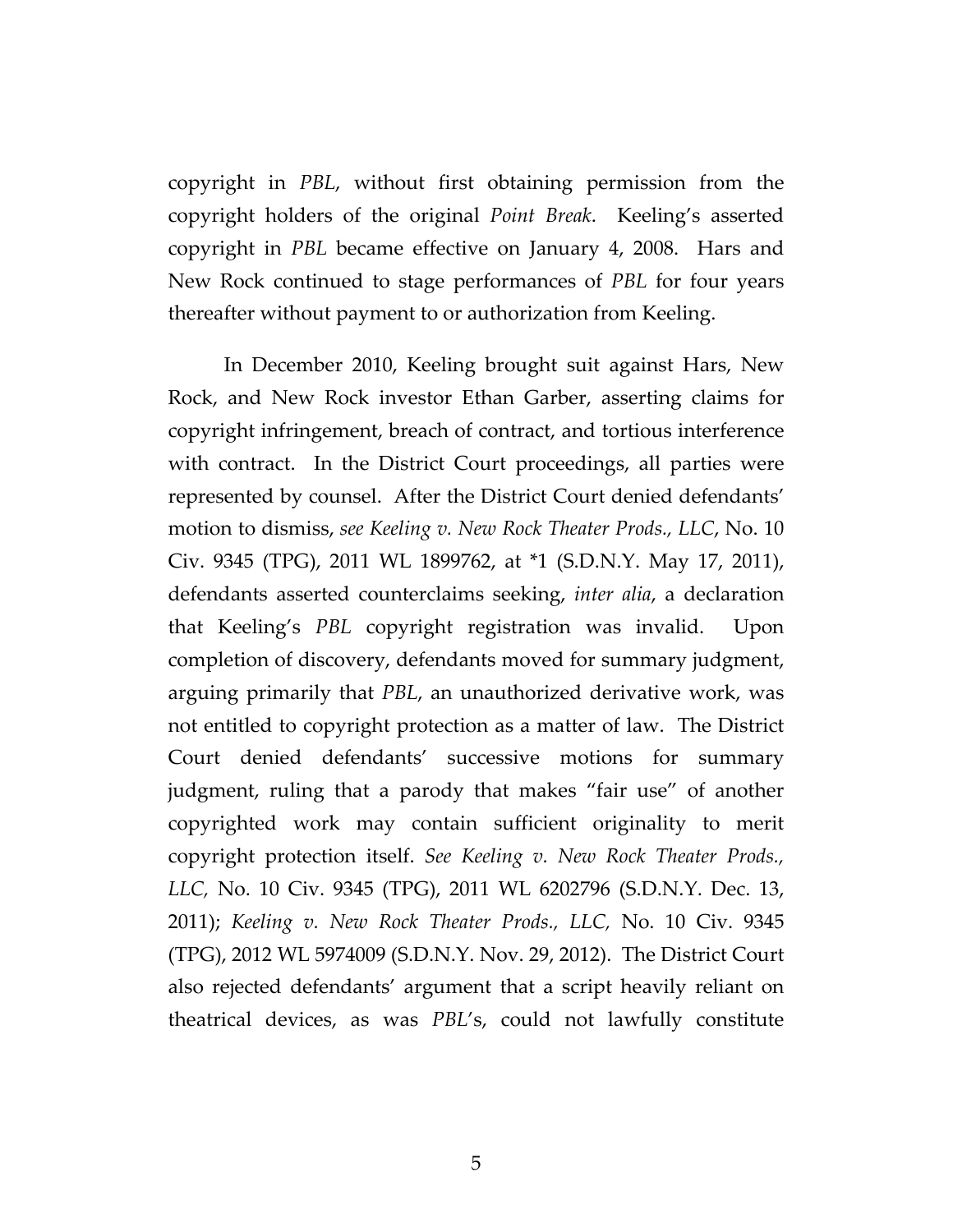original creative expression deserving of copyright protection. 2011 WL 6202796 at \*1. Finally, the Court found that multiple outstanding issues of material fact remained—including whether *PBL* constituted a "fair use" parody of *Point Break* and whether *PBL* contained sufficient originality to merit copyright protection. *Id.*

In December 2012, the case proceeded to a five‐day trial by jury. At the close of the evidence, the parties delivered summations focused largely on whether *PBL* was a parody at all, and if so, whether that parody constituted non-infringing "fair use." Record on Appeal ("ROA"), *Keeling v. New Rock Theater Prods., LLC*, No. 10 Civ. 9345 (TPG) (GWG), Dkt. No. 98, at 567‐648 (S.D.N.Y. Dec. 7, 2012). The District Court then charged the jury, beginning with the first question the jury would be asked to answer: "whether [*PBL*] was a fair use by way of a parody of the original movie Point Break." *Id.* at 652. The District Court declined to enumerate each of the four statutory factors pertaining to "fair use," opting instead to attempt to "put a little more content on the discussion," which the District Court believed that the "list of factors" alone lacked. *Id.* at 655. The pertinent instructions on fair use were as follows:

Now, the person who creates the derivative work has a copyright in that derivative work. Now, if the derivative work is simply somehow really a copy of the original then it may be somehow called a derivative work but it infringes on the owner of the original. But if it is what we call "fair use" then it is not an infringement on the original and it is a new work and it has its own copyright and the author or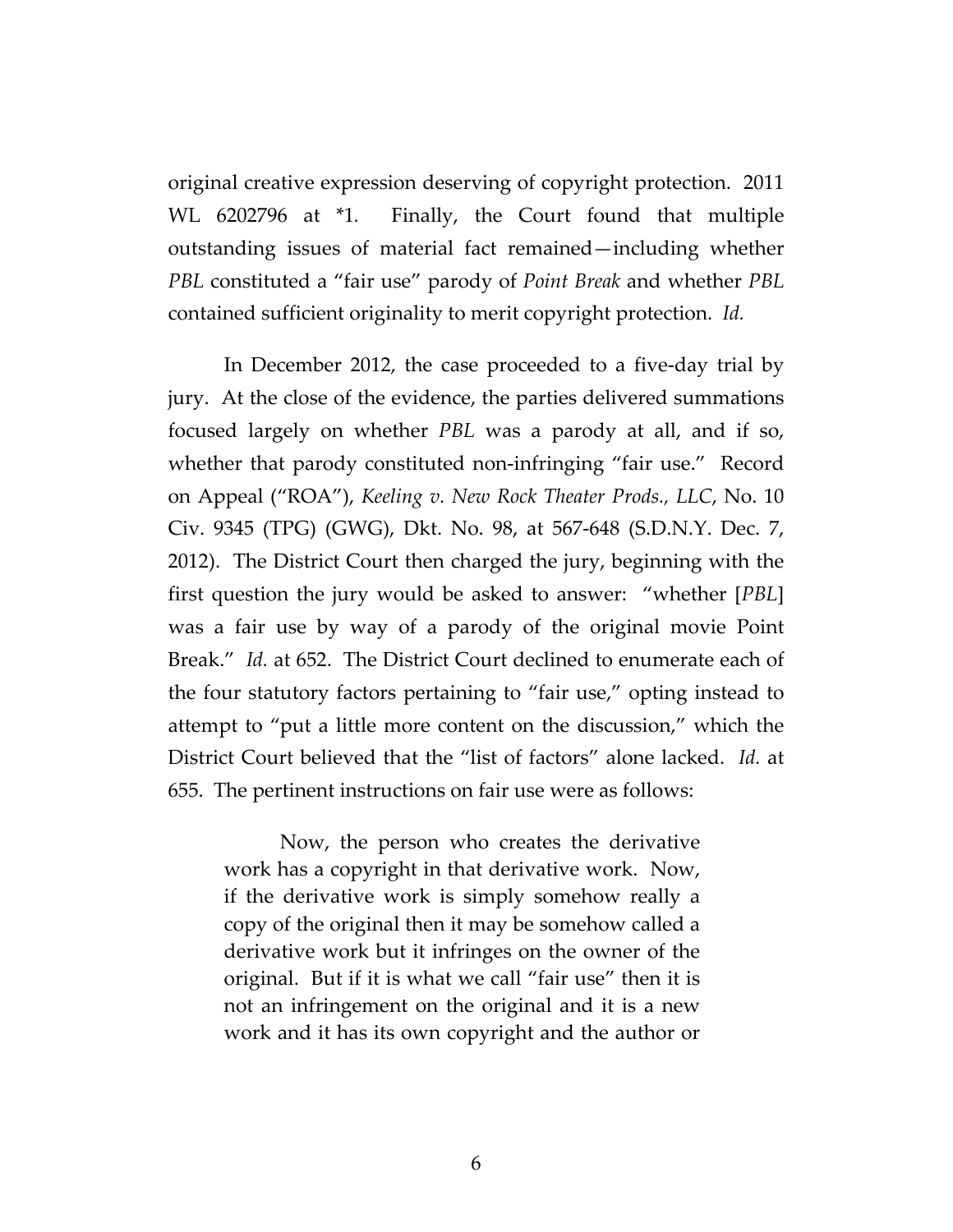the creator of the new work owns that copyright as well as owns the new work. . . .

The plaintiff contends that [*PBL*] is a fair use of sections of the script of the original movie. The plaintiff contends that this is fair use as a parody and a parody, certainly, can be fair use. . . .

A proper parody is something which generally ridicules to some extent, makes fun of, makes light of the original. Suppose the original is the very serious drama of some kind and if someone comes along and makes a parody, it is generally turning it into something different, humorous, ridiculous. And if that is done it is fair use to use even substantial amounts of the script of the original movie. It is fair use to even use the high points or the high point as long as it is not simply conveying again the original movie. If it takes the script of the original movie and creates something which uses that script to ridicule to make fun of, to make light of to produce humor instead of the original seriousness, then that is a legitimate parody.

Now, the amount of script taken from the original cannot completely go beyond the needs of the parody. In other words, if the parody is for, if we could imagine, a third it is not legitimate to copy the other two thirds and put them out again. But if the amount of script used is reasonably related to the production of the humor, the ridicule, the lightheartedness and so forth that is a legitimate parody and that is fair use.

Now, it is sometimes said that the judge in instructing a jury on fair use is supposed to refer to a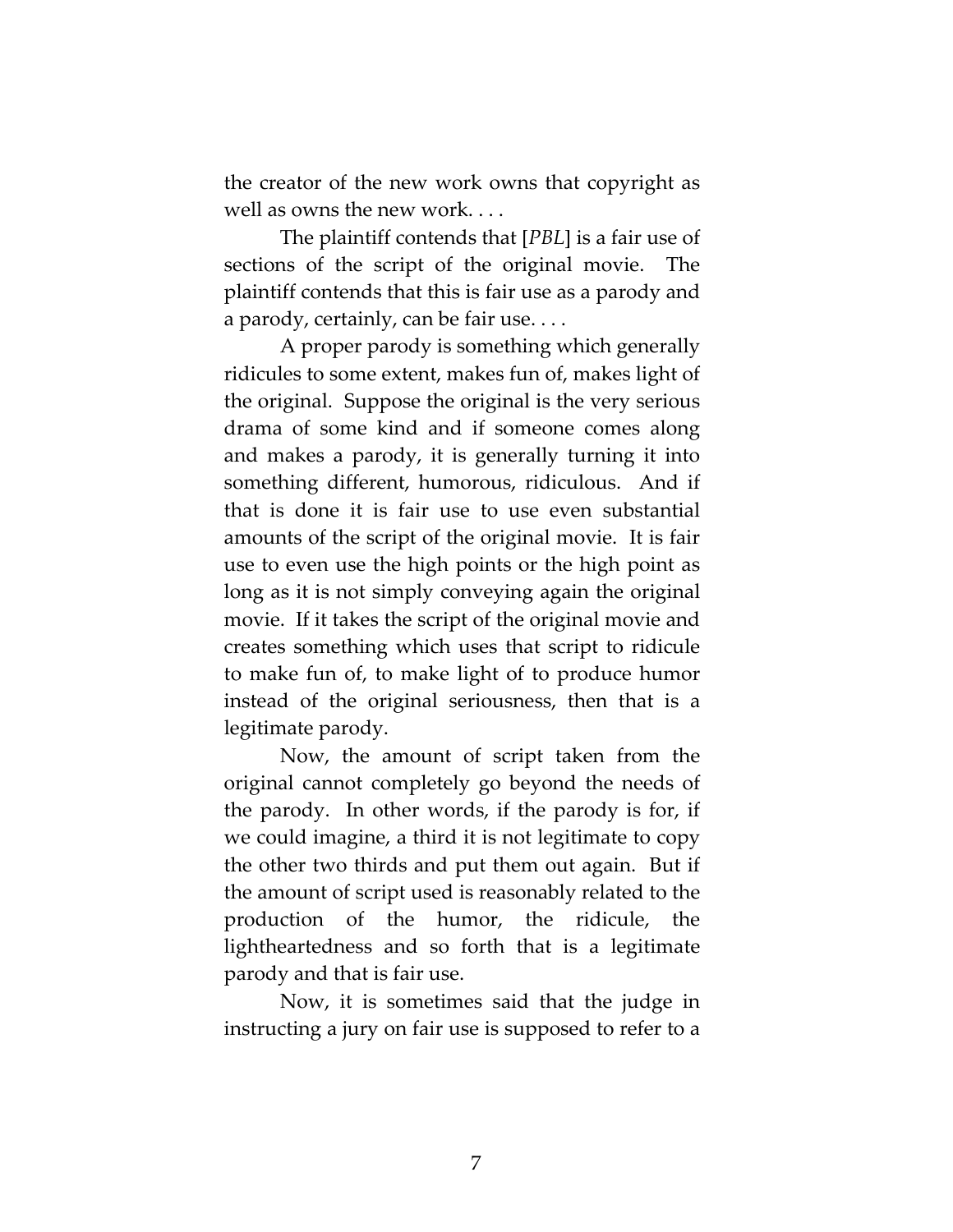list of factors. The list of factors is a list of factors without much content or meaning. And what I am trying do with you now is to refer to the necessary factors but I hope put a little more content on the discussion. And really that's all I have to say to define fair use by way of parody.

Id. at 653-55. No party objected to the District Court's jury instructions. *Id.* at 668.

The jury returned a verdict in Keeling's favor in the amount of \$250,000, finding (a) that Keeling's use of material from the film *Point Break* was "fair use in the way of a parody," (b) that Keeling was the sole owner of the copyright to *PBL*, and (c) that defendants infringed Keeling's copyright. *Id.* at 675‐77. The District Court entered judgment on January 11, 2013.

Defendant Hars, now proceeding *pro se*, appealed. She challenges the District Court's denial of her pretrial motion for summary judgment as well as the subsequent jury verdict in favor of Keeling.1

<sup>&</sup>lt;sup>1</sup> Although Hars suggests in her reply brief that she does not in fact challenge the District Court's denial of her pretrial motion for summary judgment and instead appeals only "the pure legal issues raised" therein, *see* Def.'s Reply Br. 9, we treat her appeal, taken as a whole, as a challenge to the District Court's denial of summary judgment as well as the subsequent jury verdict.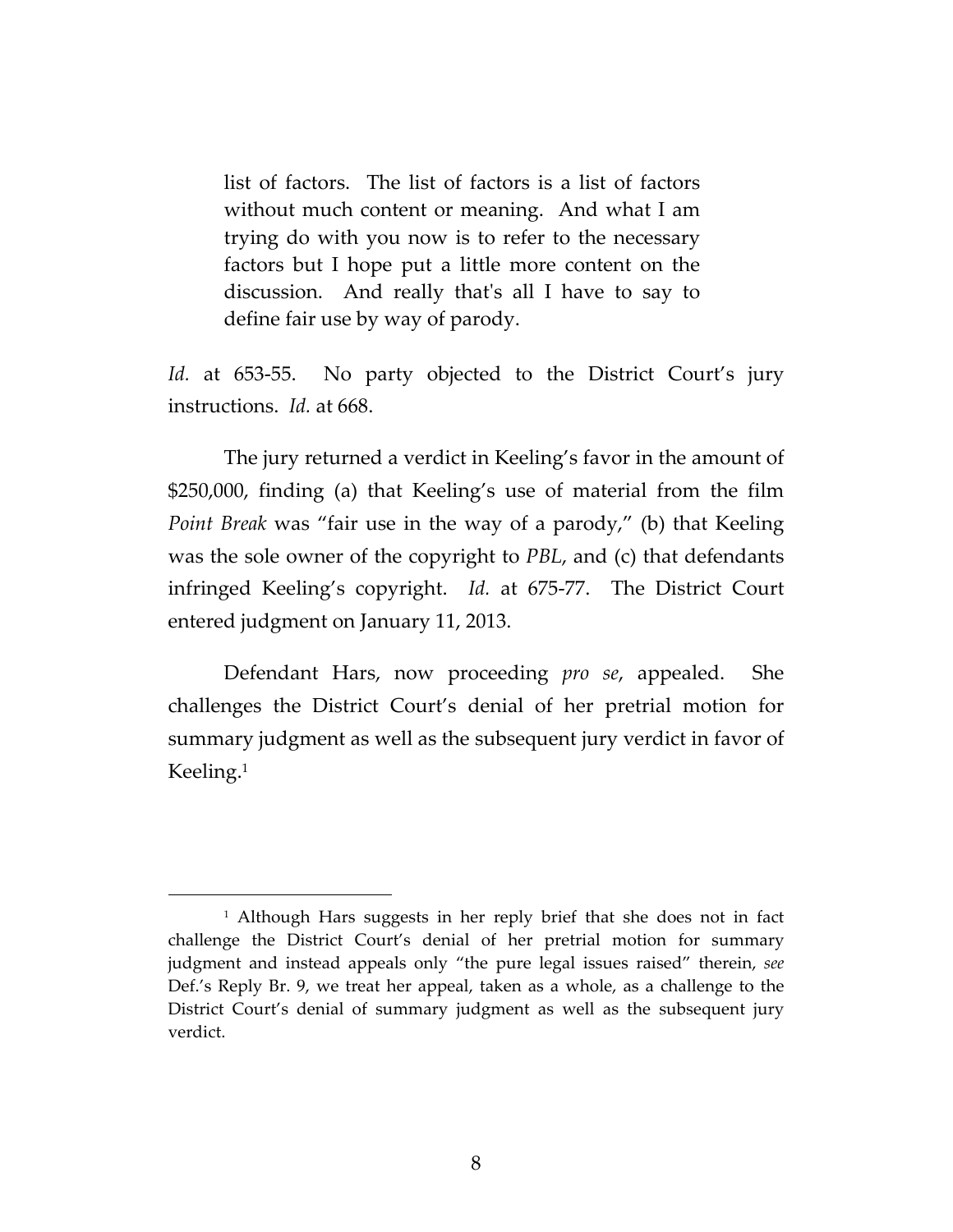## **DISCUSSION**

Though not a model of clarity, $2$  Hars's appellate briefing primarily raises three issues: *first*, whether *PBL*, as an unauthorized "fair use," is entitled to copyright protection capable of supporting Keeling's claim of infringement by a third party; *second*, whether Keeling's contributions to the work—consisting of individually noncopyrightable elements—could be sufficient to support a copyright in *PBL*; and *third*, whether the District Court's jury instructions were erroneous. The first two issues relate to the same question: whether Keeling's work was copyrightable. We consider each issue in turn.

## **I. Challenges to Copyright Law**

In general, "where summary judgment is denied and the movant subsequently loses after a full trial on the merits, the denial of summary judgment may not be appealed." *Schaefer v. State Ins. Fund*, 207 F.3d 139, 142 (2d Cir. 2000) (internal quotation marks omitted). However, this rule does not apply where, as here, the district court's purported error was "purely one of law." *Id.* In such circumstances, we review *de novo* the legal issues underlying the district court's denial of summary judgment. *Id.*

<sup>2</sup> We construe the submissions of a *pro se* litigant liberally and interpret them "to raise the strongest arguments that they *suggest*." *Triestman v. Fed. Bureau of Prisons*, 470 F.3d 471, 474 (2d Cir. 2006) (emphasis in original) (internal quotation marks omitted).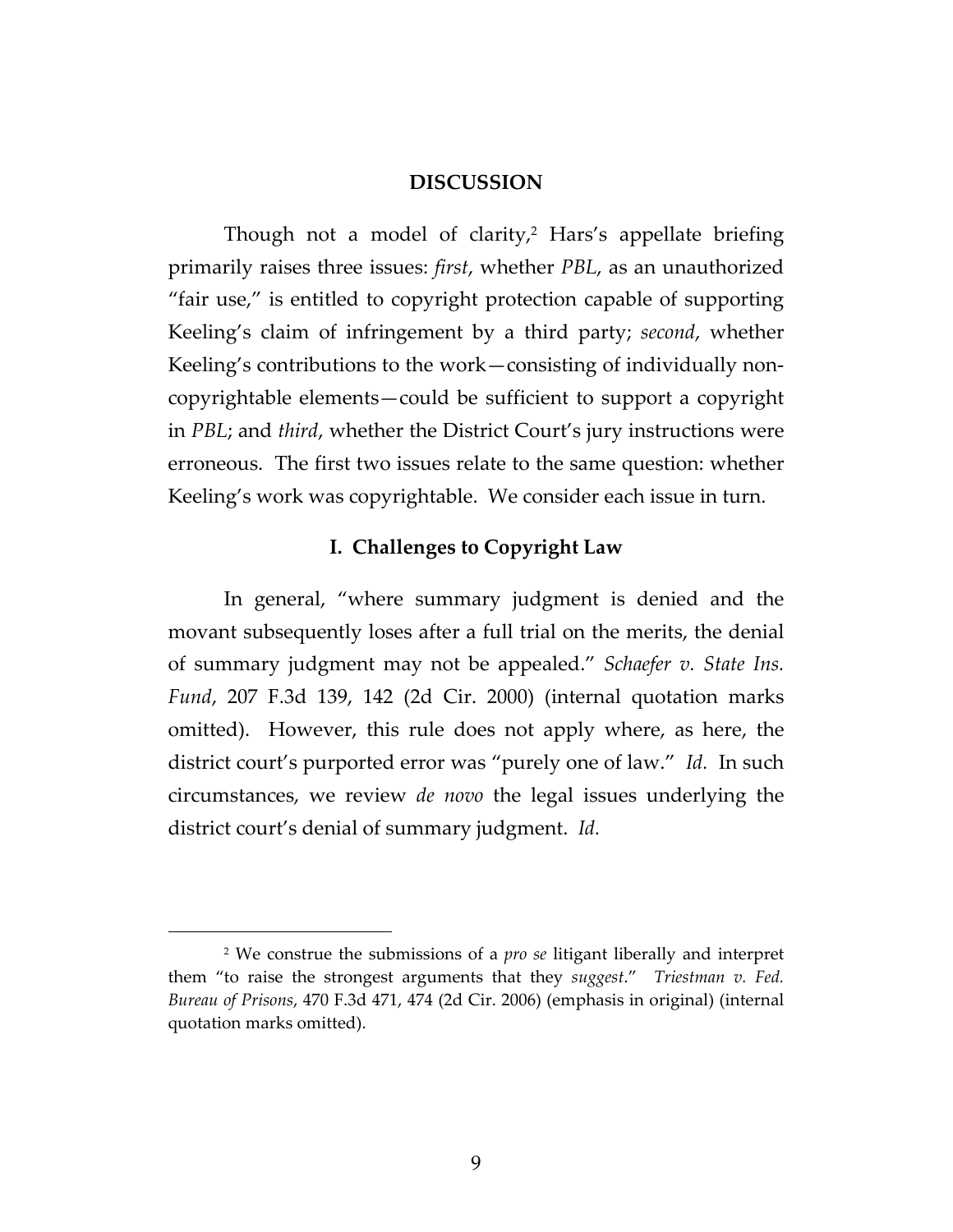The Copyright Act principally offers copyright protection for "original works of authorship." 17 U.S.C. § 102(a). Pursuant to the statute's terms, authors may control the copying of their original works and also retain "the exclusive rights" to "prepare derivative works based upon the copyrighted work."3 17 U.S.C. § 106. Thus, *unauthorized* derivative works are typically afforded no copyright protection because they unlawfully infringe the exclusive rights of the original author. *Id.*; *see also id.* § 103 ("[P]rotection for a work employing preexisting material in which copyright subsists does not extend to any part of the work in which such material has been used unlawfully.").

The doctrine of "fair use" constitutes a critical and longstanding limitation on the exclusive rights of the original copyright owner.<sup>4</sup> Though only made a part of statutory copyright law in 1976, "[f]rom the infancy of copyright protection, some opportunity

<sup>&</sup>lt;sup>3</sup> Section 101 of the Copyright Act defines a "derivative work" as "a work based upon one or more preexisting works" such as a translation, fictionalization, "or any other form in which a work may be recast, transformed, or adapted." 17 U.S.C. § 101. The definition further notes that such a work can consist of "editorial revisions, annotations, elaborations, or other modifications which, as a whole, represent an original work of authorship." *Id.*

<sup>4</sup> *See generally Authors Guild v. Google, Inc.*, No. 13‐4829‐cv, ‐‐ F.3d ‐‐, 2015 WL 6079426, at \*5 (2d Cir. Oct. 16, 2015) ("For nearly three hundred years, since shortly after the birth of copyright in England in 1710, courts have recognized that, in certain circumstances, giving authors *absolute* control over all copying from their works would tend in some circumstances to limit, rather than expand, public knowledge." (footnote omitted)); Pierre N. Leval, *Toward a Fair Use Standard*, 103 HARV. L. REV. 1105 (1990) (discussing the doctrine of fair use within the context of the history and objectives of copyright law).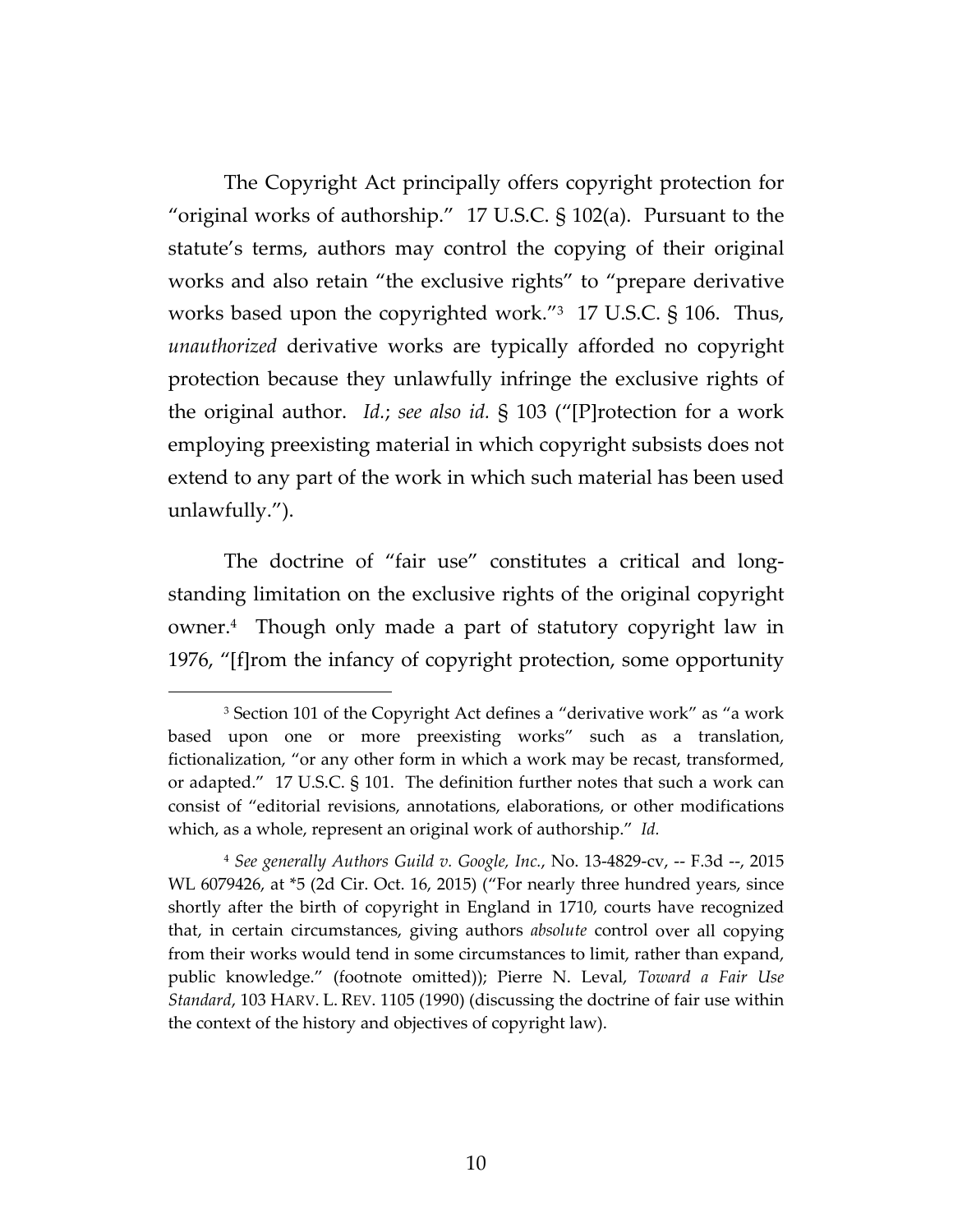for fair use of copyrighted materials has been thought necessary to fulfill copyright's very purpose, 'to promote the Progress of Science and useful Arts.'" *Campbell v. Acuff‐Rose Music, Inc.*, 510 U.S. 569, 575 (1994) (alterations omitted) (quoting U.S. CONST., Art. I, § 8, cl. 8). Under Section 107 of the Copyright Act, certain unauthorized "fair use of a copyrighted work," for purposes such as criticism, comment, news reporting, teaching, scholarship and research, "is not an infringement of copyright" and thus is lawful.5 17 U.S.C. § 107. While parody is not expressly mentioned in the statute, the Supreme Court has instructed that "parody, like other comment or criticism, may claim fair use under § 107." *Campbell*, 510 U.S. at 579.

In this case, Hars does not dispute the jury's factual determination that Keeling's use of *Point Break* material in her creation of *PBL* was "fair use in the way of a parody." ROA, Dkt. No. 98, at 675. Indeed, she repeatedly disclaims any "fair use" challenge, explaining that she "is not concerned about whether Keeling's script is a fair use of Point Break because it is completely irrelevant to any and all of Hars' arguments." Def.'s Reply Br. 20; *see also id.* at 20‐21 ("[T]he issue of whether Keeling's script qualifies as fair use was astutely and consciously avoided by Hars in her brief.

<sup>&</sup>lt;sup>5</sup> The Copyright Act lists four non-exhaustive factors for courts to consider in determining whether a use is "fair": "(1) the purpose and character of the use, including whether such use is of a commercial nature or is for nonprofit educational purposes; (2) the nature of the copyrighted work; (3) the amount and substantiality of the portion used in relation to the copyrighted work as a whole; and (4) the effect of the use upon the potential market for or value of the copyrighted work." 17 U.S.C. § 107*.*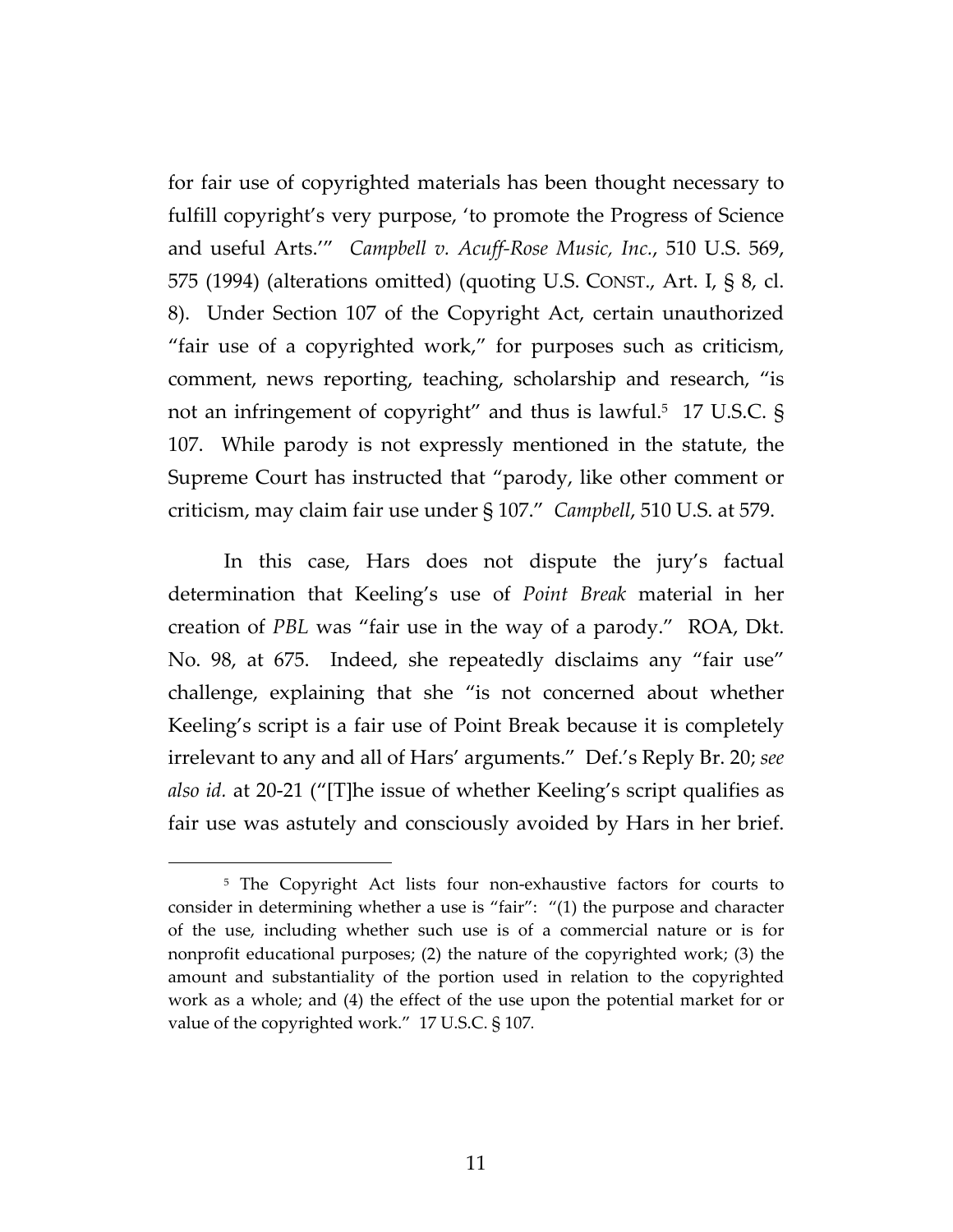... Hars is not asking the Court to spend even one second of valuable time trying to determine whether Keeling's script qualifies for fair use.").

Instead, Hars presents two legal arguments for why copyright protection should not extend to Keeling's work, both of which were first raised in defendants' summary judgment briefing and denied by the District Court.

# **A. Copyright Protection: Fair Use**

First, Hars argues that an unauthorized derivative work like *PBL* categorically may not receive independent copyright protection, regardless of whether it makes fair use of its source material.<sup>6</sup> This argument flows from the admittedly unusual posture in which this case arises. Typically, fair use is invoked as a *defense* against a claim of copyright infringement brought by the source-material

<sup>6</sup> Both parties characterize *PBL* as a "derivative work." *See* Def.'s Br. 1‐3, 9-18, 27-40, 45-51; Pl.'s Br. 1, 9, 21-32. We note that, as a general matter, "derivative works" and "fair use" are discrete legal categories. Under the Copyright Act, a derivative work involves a transformation to the work's "form," 17 U.S.C. § 101, while fair use involves a transformation of the work's "purpose and character," 17 U.S.C. § 107. *PBL* is both—it involves the dramatization of a motion picture, making it a derivative work, and it involves a transformation of the motion picture's character from serious to parody, making it non-infringing fair use. The parties here seem to confuse the distinction between derivative works and fair use. Nonetheless, because neither party has raised this issue on appeal, and because our analysis applies equally to derivative and non-derivative works so long as the work constitutes lawful fair use, we need not further address questions raised by the parties' characterization.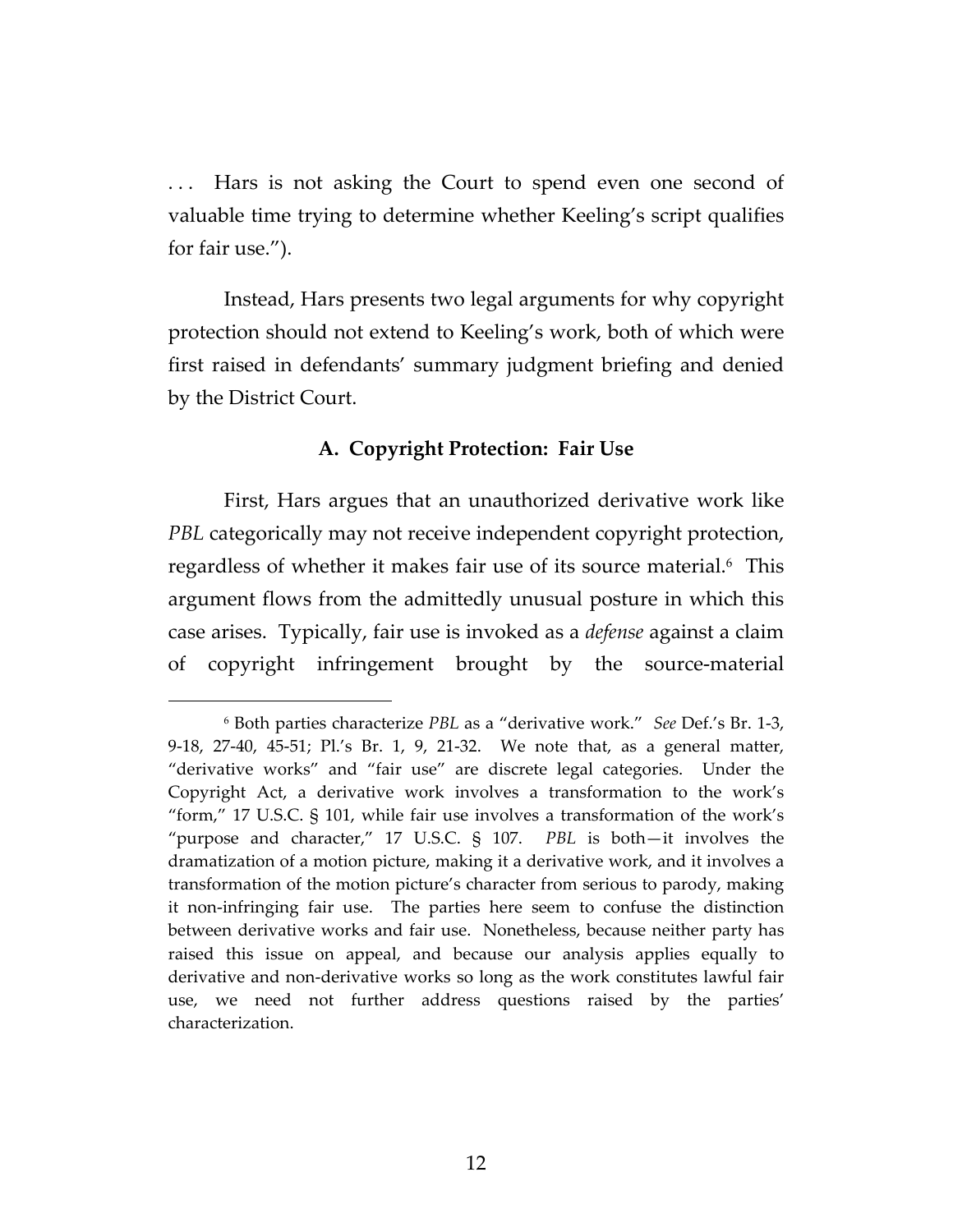rightsholder. Here, however, Keeling invoked the fair‐use principle to establish an *affirmative claim* against defendants for unauthorized use of her *PBL* parody. Hars concedes that Keeling could use the "fair use" doctrine as a "shield" against a claim of copyright infringement, but argues that she may not use the doctrine as a "sword" to vest a work with independent copyright protection against third‐party infringement. Def.'s Br. 13‐14.

This argument is inconsistent with the operative statutory language. The Copyright Act provides that derivative works are entitled to "independent" copyright protection, separate from any copyright in the preexisting material. 17 U.S.C. § 103(b). Though copyright protection expressly may extend to derivative works "employing preexisting material in which copyright subsists," the statute cautions that protection "does *not* extend to any part of the work in which such material has been used *unlawfully*." 17 U.S.C. § 103(a) (emphases supplied). If, however, a work employs preexisting copyrighted material *lawfully*—as in the case of a "fair use"—nothing in the statute prohibits the extension of the "independent" copyright protection promised by Section 103.7 *Id.* § 103(b). A close reading of the statute therefore makes plain that an unauthorized but lawful fair use employing preexisting copyrighted

<sup>7</sup> To be sure, the independent copyright protection in the new work is limited to that work's original content: "[C]opyright in a compilation or derivative work extends only to the material contributed by the author of such work, as distinguished from the preexisting material employed in the work." 17 U.S.C. § 103(b).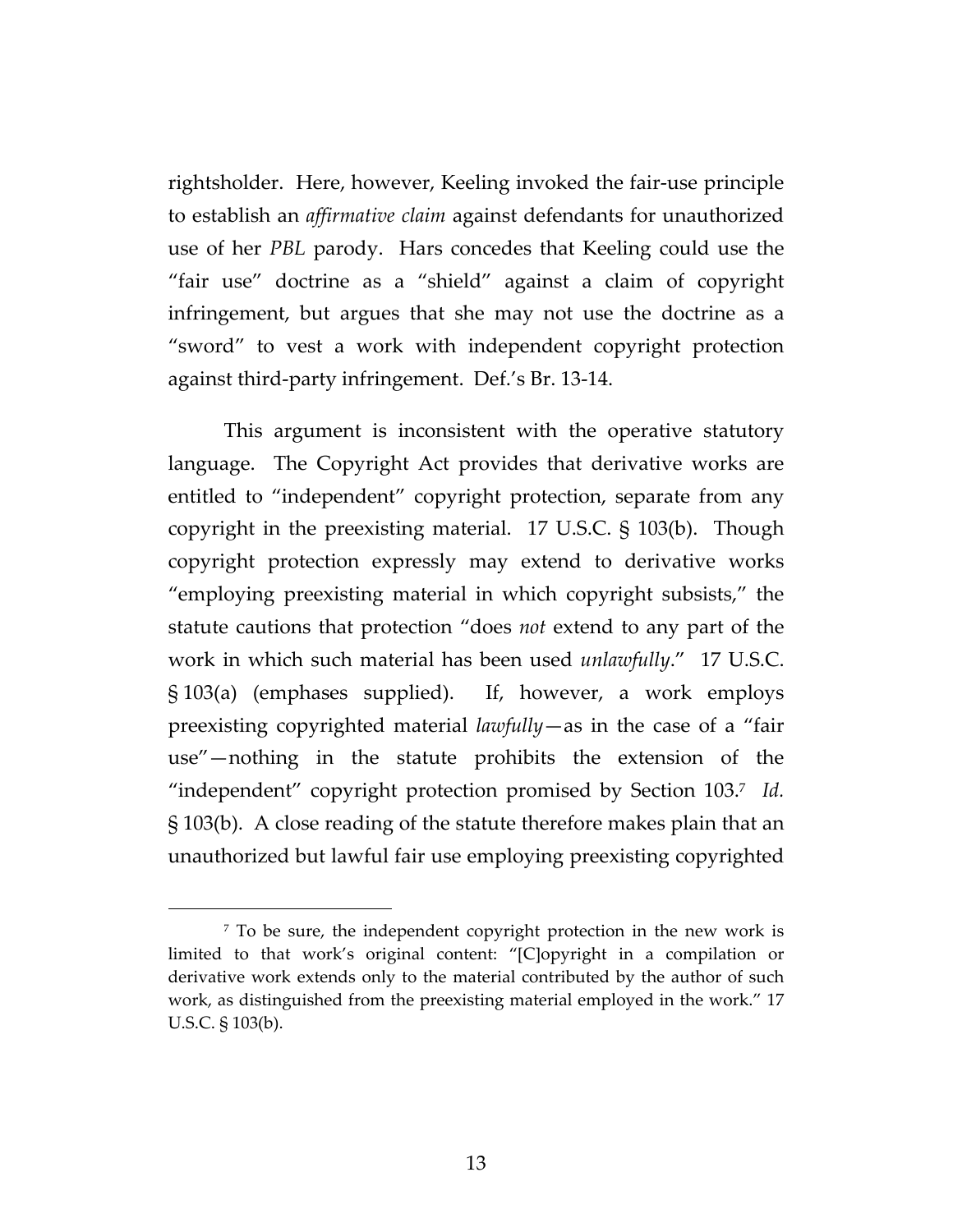material may itself merit copyright protection. It is not the invocation of fair use that provides the work copyright protection, and perhaps thinking so has created some confusion on the part of the defendant. It is the originality of the derivative work that makes it protectable, and fair use serves only to render lawful the derivative work, such that it may acquire—as would other lawful derivative works—such protection.

Resisting this statutory principle, Hars argues that the case law does not permit the extension of independent copyright protection to an unauthorized fair use, and contends that the only court to have dealt with the issue found that "Congress did not contemplate such" a result. Def.'s Br. 14 (quoting *Sobhani v. @Radical.Media, Inc.*, 257 F. Supp. 2d 1234, 1239 (C.D. Cal. 2003)). But in fact, Congress *did* expressly contemplate the extension of copyright protection where, as here, a work constituted non‐ infringing fair use. The relevant legislative report stated that,

[u]nder this provision [(*i.e.*, Section 103(a) of the Copyright Act)], copyright could be obtained as long as the use of the preexisting work was not "unlawful," even though the consent of the copyright owner had not been obtained. For instance, *the unauthorized reproduction of a work might be "lawful" under the doctrine of fair use* or an applicable foreign law, *and if so the work incorporating it could be copyrighted*.

H.R. Rep. No. 94‐1476, at 58 (1976) (emphases supplied). This language addresses precisely the issue raised in the instant appeal.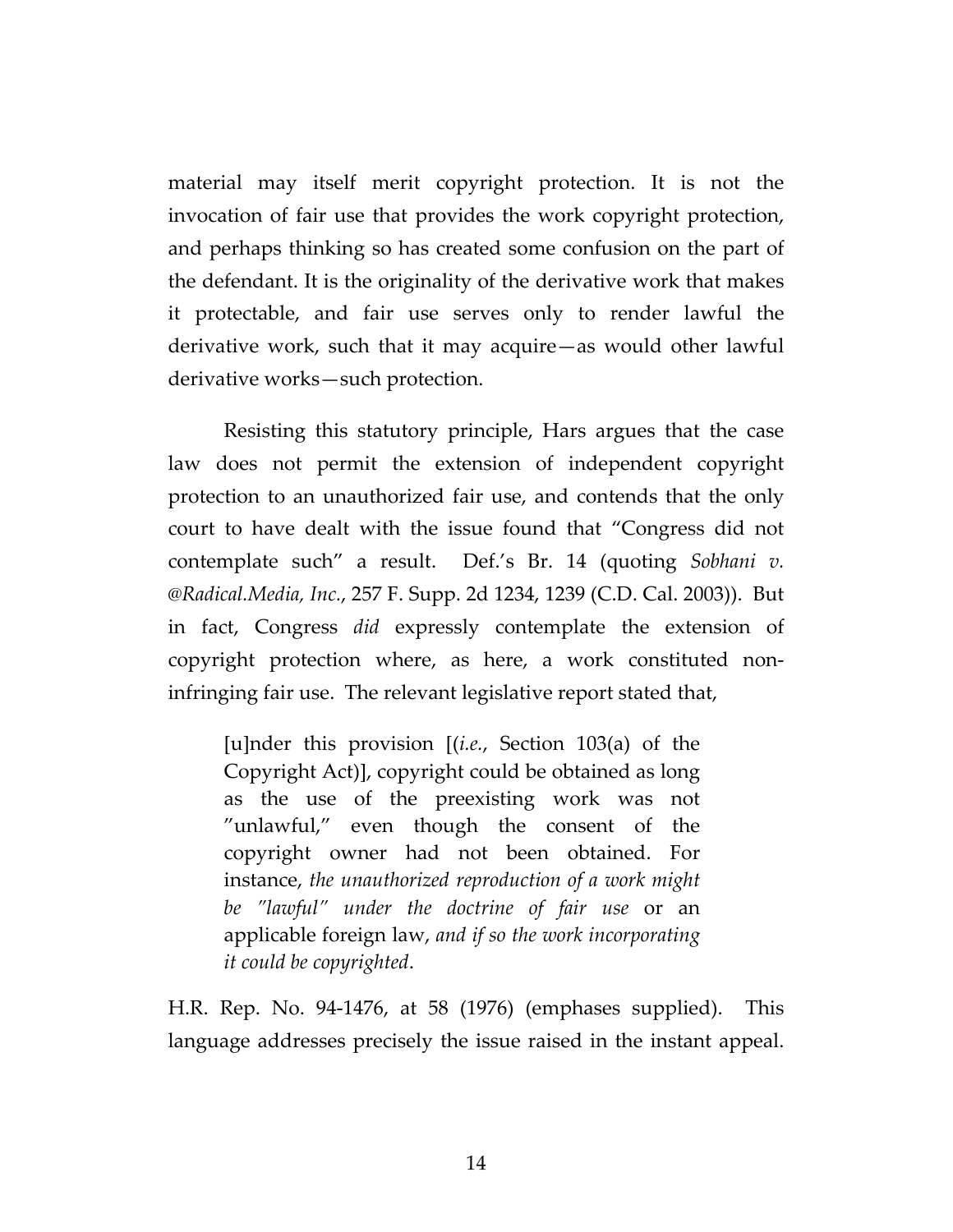Although "the consent of the copyright owner"—here, the rightsholder in the Hollywood screenplay *Point Break*—"had not been obtained" by Keeling, her resulting parody *PBL* was "'lawful' under the doctrine of fair use," and accordingly, it "could be copyrighted."

We have previously confirmed that, because "[d]erivative works are explicitly included in the subject matter of copyright as defined by the Copyright Act," the mere fact that a litigant's unauthorized "creations are derivative works is in itself, of course, no bar to copyrightability." *Durham Indus., Inc. v. Tomy Corp.*, 630 F.2d 905, 909 (2d Cir. 1980) (citing 17 U.S.C. § 103). And this statutory interpretation is consistent with the animating policy behind the fair use doctrine—to fulfill copyright's core purpose of promoting development in arts and science. *See Campbell*, 510 U.S. at 575. Without any possibility of copyright protection against infringement for her original fair‐use parody, playwrights like Keeling might be dissuaded from creating at all.

Accordingly, we agree with the District Court's holding that, when a derivative work's unauthorized use of preexisting material is fair use and the work contains sufficient originality, its author may claim copyright protection under § 103 for her original creative contributions. *See Keeling*, 2011 WL 1899762, at \*1.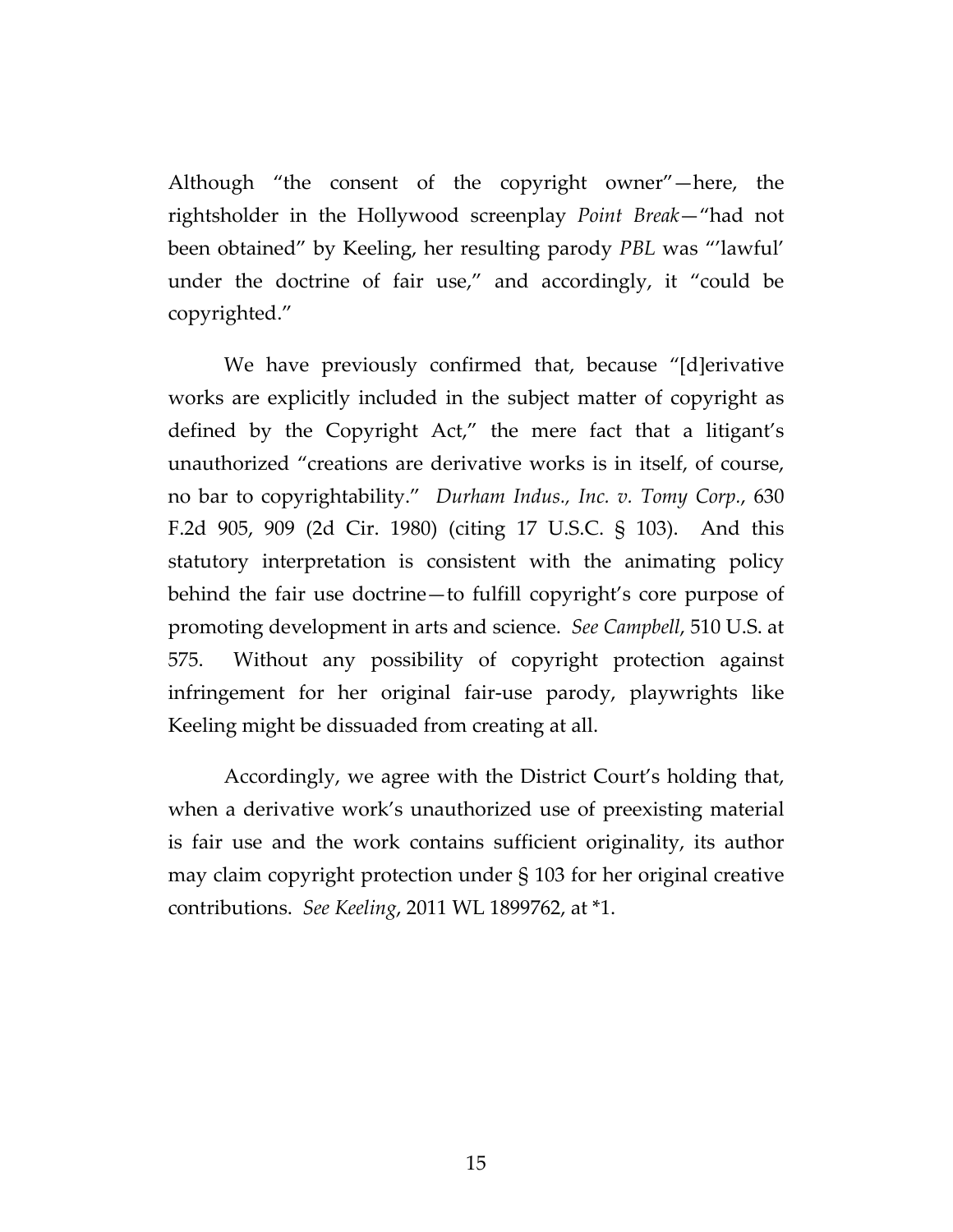# **B. Copyright Protection: Selection, Coordination, and Arrangement of Un‐Protectable Elements**

Hars's second legal argument fares no better. Hars contends that if an author's original contributions to a derivative work consist solely of non-copyrightable individual elements, those contributions cannot support a copyright. Specifically, she claims that Keeling's original contributions to the *PBL* script are insufficient to warrant copyright protection because they consist entirely of noncopyrightable stage directions and theatrical devices. *See* 17 U.S.C. § 102(b) (providing that copyright protection does not extend to "any idea, procedure, process, system, method of operation, concept, principle, or discovery, regardless of the form in which it is described, explained, illustrated, or embodied in such work").

We disagree. As the District Court properly found, copyright law protects not only the individual elements themselves, but the creative choices made in selecting and arranging even uncopyrightable elements. Indeed, the Copyright Act itself explicitly protects "compilations," 17 U.S.C. § 103, and a long line of case law confirms that copyright covers compilations of raw data or facts, elements which are not themselves protectable, so long as the compilation itself (including the arrangement of those elements) possesses some "minimal degree" of creativity, "no matter how crude, humble or obvious." *Feist Publ'ns, Inc. v. Rural Tel. Serv. Co.*, 499 U.S. 340, 345 (1991) (internal quotation marks omitted); *see also Harper & Row v. Nation Enters.*, 471 U.S. 539, 547 (1985) ("Creation of a nonfiction work, even a compilation of pure fact, entails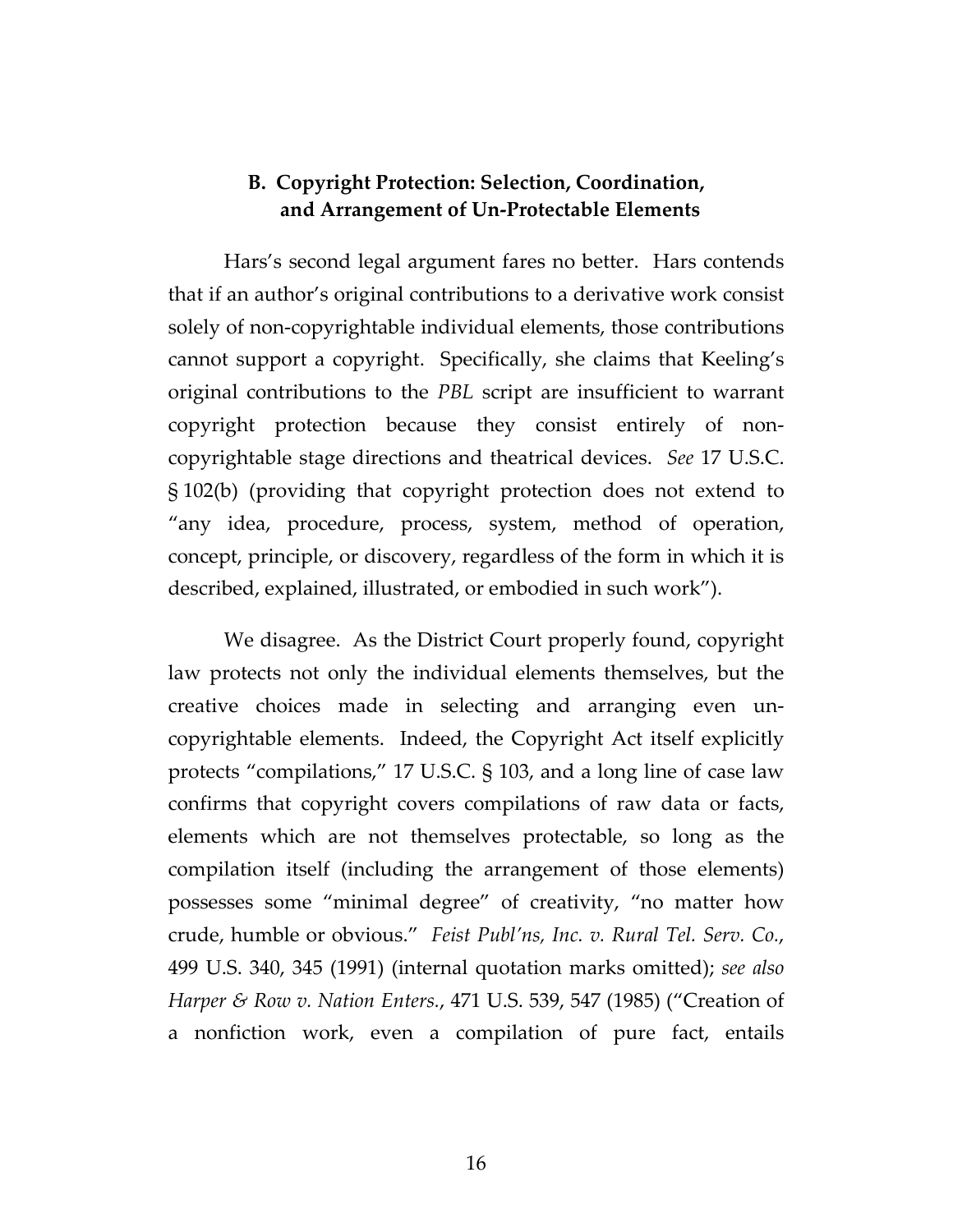originality."); *Silverstein v. Penguin Putnam, Inc.*, 368 F.3d 77, 80 (2d Cir. 2004) ("It is well settled that compilations of fact may be copyrightable even though facts themselves are not protected"). The Supreme Court has made clear that even a *telephone directory* may be copyrighted if its non‐copyrightable factual elements are arranged with the requisite "minimal degree" of originality. *See Feist*, 499 U.S. 340. Keeling's original contributions to *PBL* clearly exceed this creativity threshold.8

To be sure, Hars is correct that Keeling could not copyright the commonly used individual stage directions and theatrical devices—*e.g.*, the concept of drafting an audience member to play the lead, the reliance on cue cards, or the use of squirt guns—which together comprise *PBL*'s jokes. But Keeling has never sought to do so. Rather, as the District Court correctly held, "Keeling's creative

<sup>8</sup> We similarly reject Hars's related argument that *Point Break* material improperly "pervade[s]" the *PBL* script in contravention of *Eden Toys, Inc. v. Florelee Undergarment Co*., 697 F.2d 27 (2d Cir. 1982), *superseded by rule on other grounds as recognized in Fed. Treasury Enter. Sojuzplodoimport v. SPI Spirits Ltd.*, 726 F.3d 62, 84 (2d Cir. 2013)*. See* Def.'s Br. 35‐37. To the extent it even applies in this case, which is uncertain, *Eden Toys* requires merely "some substantial, not merely trivial, originality" to meet the standard for sufficient originality. 697 F.2d at 34 (internal quotation marks omitted). *PBL*'s transformative parody fulfills this standard, and its use of a substantial portion of the underlying work presents no hindrance to findings of either fair use or originality. *Cf. Campbell*, 510 U.S. at 588 ("When parody takes aim at a particular original work, the parody must be able to conjure up at least enough of that original to make the object of its critical wit recognizable." (internal quotation marks omitted)); *Bill Graham Archives v. Dorling Kindersley Ltd.*, 448 F.3d 605, 613 (2d Cir. 2006) (holding that even the use of an entire original work may be permissible fair use, so long as the use is "tailored to further [the new work's] transformative purpose").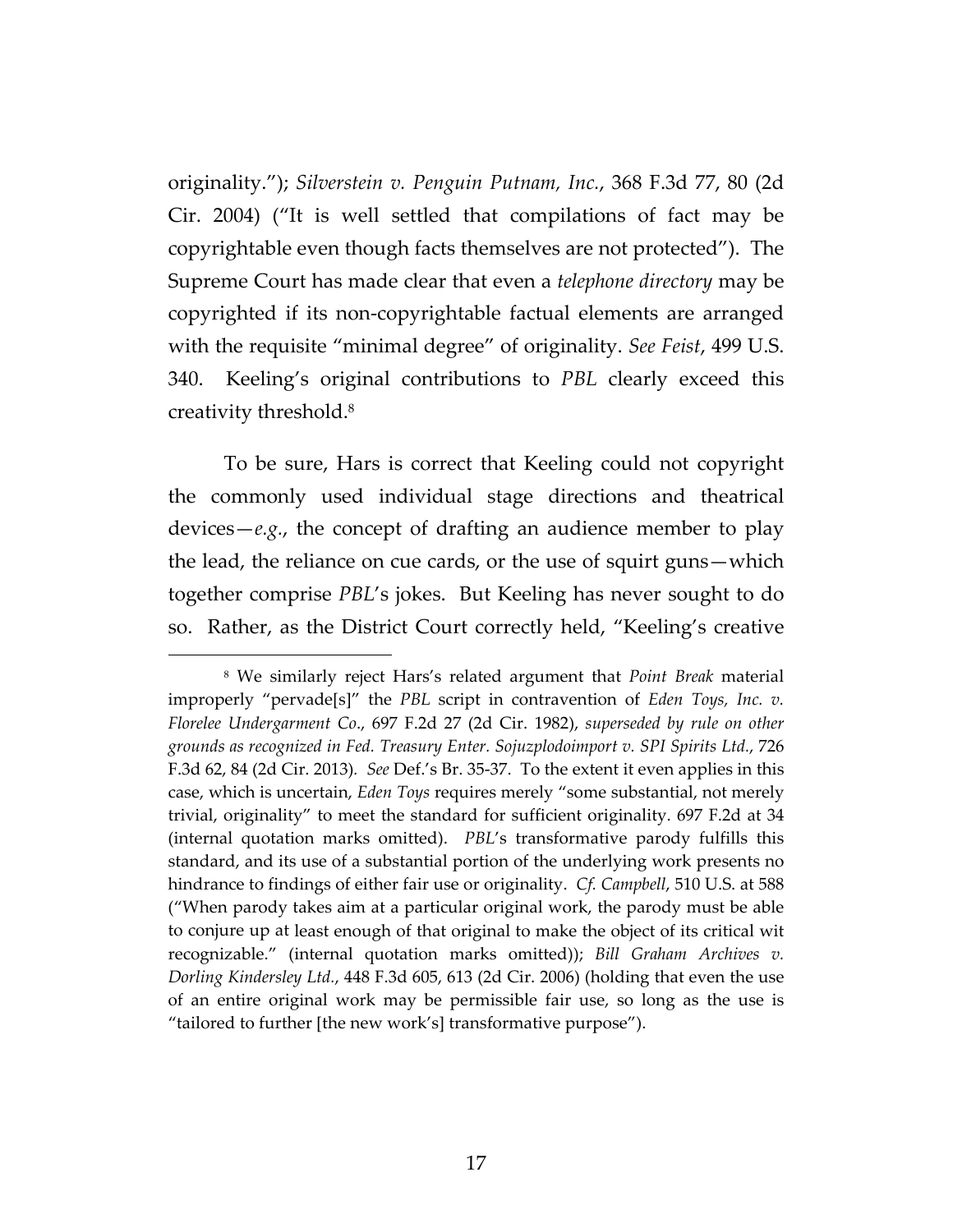contribution, and thus her copyright, is in the original way in which [she] has selected, coordinated, and arranged the elements of . . . her work" to create new parodic meaning. *Keeling v. New Rock Theater Prods., LLC*, No. 10 Civ. 9345 (TPG), 2013 WL 918553, at \*2 (S.D.N.Y. Mar. 11, 2013) (internal quotation marks omitted) (quoting *Knitwaves, Inc. v. Lollytogs Ltd.*, 71 F.3d 996, 1004 (2d Cir. 1995)).

Hars's legal challenges to the jury's infringement verdict thus fail.

## **II. Challenges to Jury Instructions**

We now turn to Hars's challenges to the District Court's jury instructions. Because Hars failed to object to the charge at trial, we review these claims for "plain error," and will only grant relief if there was "(1) error, (2) that is plain, (3) that affects substantial rights, and (4) the error seriously affects the fairness, integrity, or public reputation of judicial proceedings." *United States v. Weintraub*, 273 F.3d 139, 145 (2d Cir. 2001) (alterations and internal quotation marks omitted); *see also* Fed. R. Civ. P. 51(d)(2) ("A court may consider a plain error in the instructions that has not been preserved as required by Rule 51(d)(1) if the error affects substantial rights."). "A jury charge is erroneous if it misleads the jury as to the correct legal standard, or if it does not adequately inform the jury of the law." *Hathaway v. Coughlin*, 99 F.3d 550, 552 (2d Cir. 1996). Conversely, "a jury instruction will be deemed adequate if the charge, taken as a whole, is correct and sufficiently covers the case so that a jury can intelligently determine the questions presented to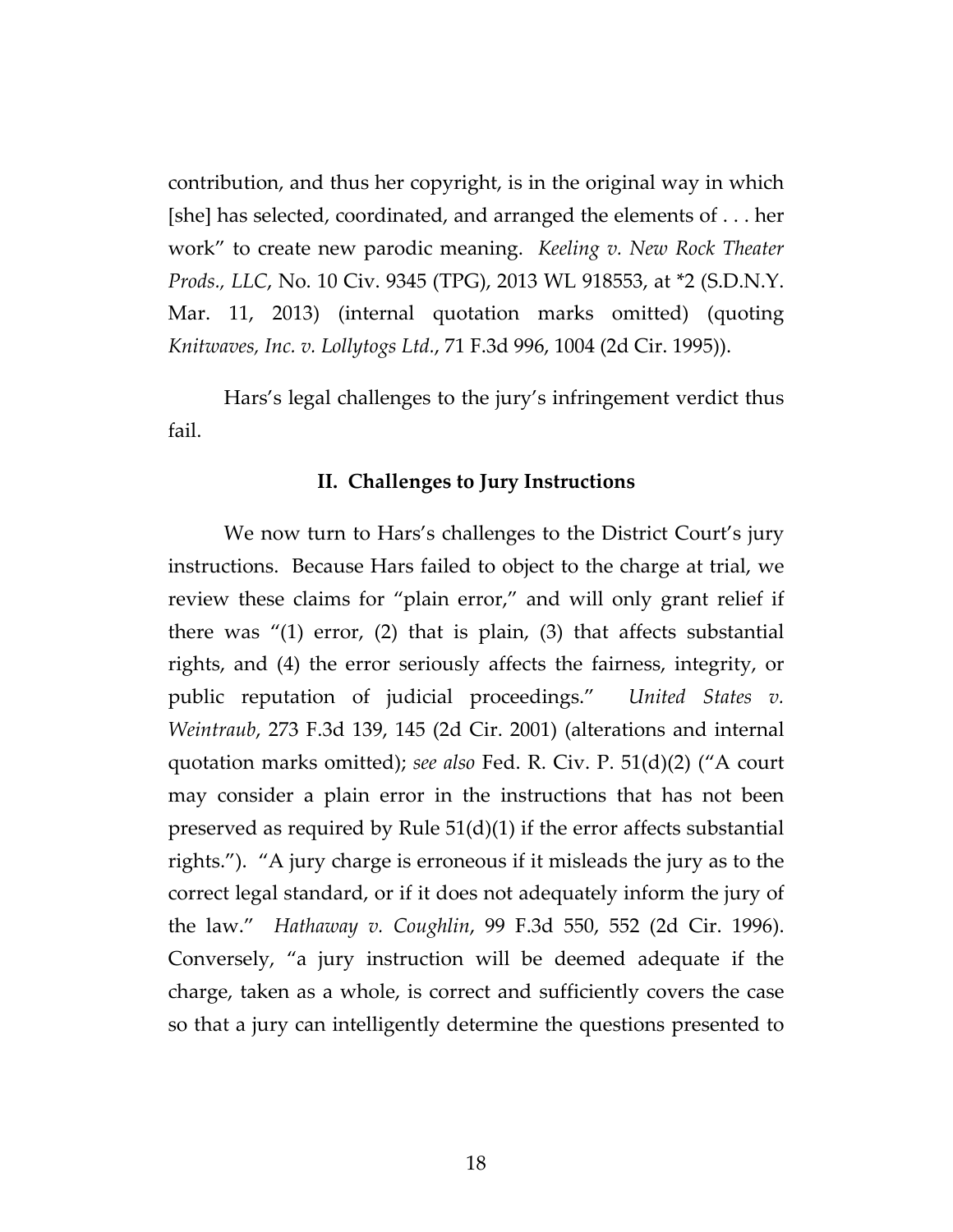it." *Id.* at 553 (internal quotation marks omitted). We have previously observed that the plain‐error exception to Rule 51's objection requirement "should only be invoked with extreme caution in the civil context." *Rasanen v. Doe*, 723 F.3d 325, 333 (2d Cir. 2013) (internal quotation marks omitted) (quoting *Pescatore v. Pan Am. World Airways, Inc.*, 97 F.3d 1, 18 (2d Cir. 1996)). "To constitute plain error, a court's action must contravene an established rule of law, and go to the very essence of the case." *Id.* (alterations, citation, and internal quotation marks omitted) (quoting *Lavin‐McEleney v. Marist Coll.*, 239 F.3d 476, 483 (2d Cir. 2001); *Anderson v. Branen*, 17 F.3d 552, 556 (2d Cir. 1994)).

Hars contends that the jury instructions were erroneous in two respects: *first*, she argues that the District Court improperly excused Keeling from proving that her original contributions to the *PBL* script were sufficient to merit copyright protection; and *second*, she argues that the District Court failed to enumerate the four statutory "fair use" factors in its instructions to the jury. Neither constitutes plain error.

## **A. Originality Instruction**

In her first challenge to the jury charge, Hars argues that the District Court failed to charge the jury that "[o]riginality is a constitutional requirement" and is the "*sine qua non* of copyright." *Feist*, 499 U.S. at 345‐46; *see* Def.'s Br. 27. Hars points out that the District Court never provided a separate instruction on originality to the jury. Hars also contends that the District Court misrepresented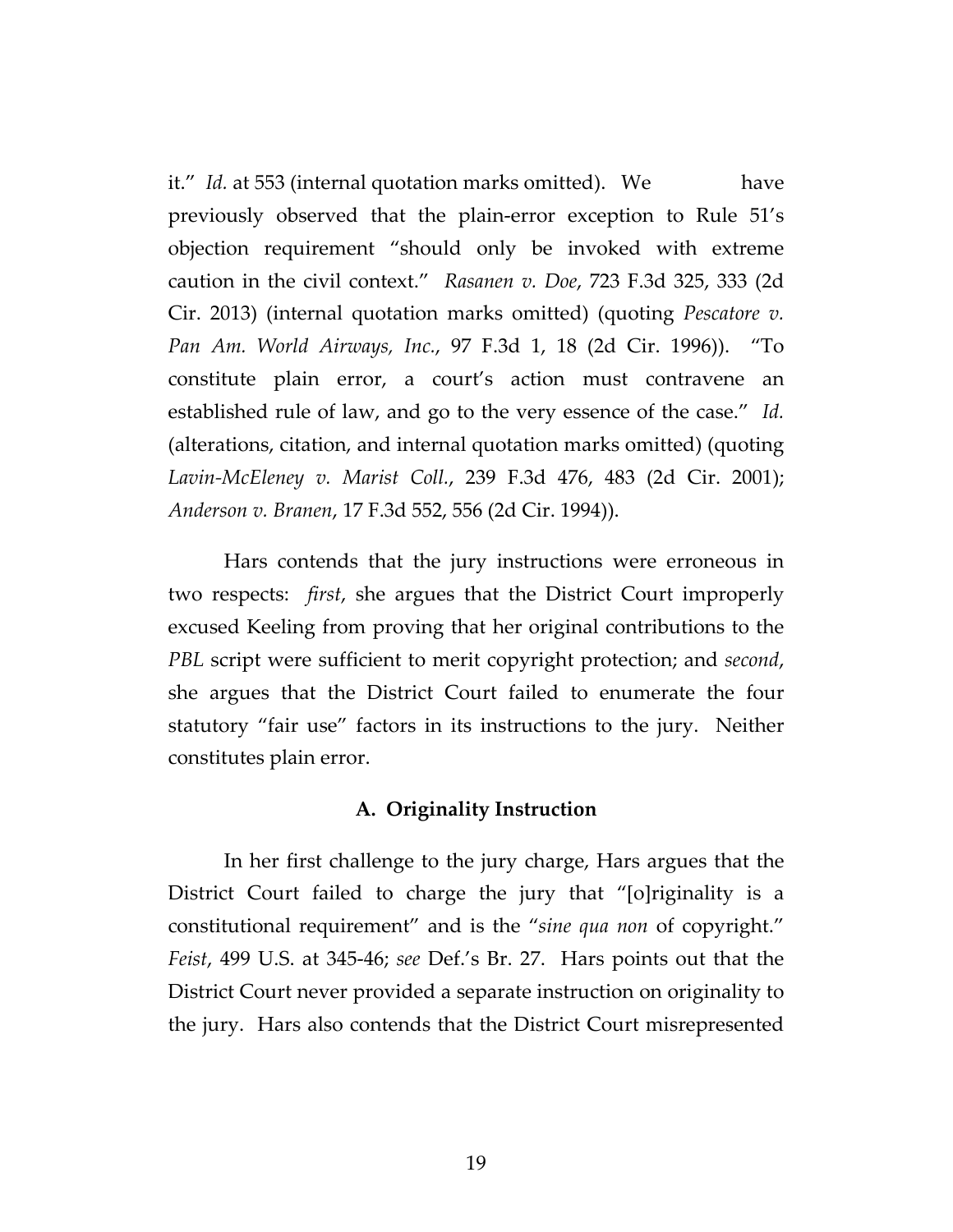the governing law by suggesting that a finding of fair use would automatically entitle *PBL* to copyright protection. Hars characterizes this position as the "fair use = copyright" equation, and attacks the equation for implicitly excusing Keeling from offering the necessary proof of her original, protectable contributions. Def.'s Br. 9‐15.

Admittedly, the District Court did not offer a discrete, explicit instruction on the requirement of originality. Instead, it collapsed aspects of both fair use and originality into a single set of instructions. The charge did, however, sufficiently instruct the jury on the originality requirement to survive plain error review. In its explanation of fair use, the District Court distinguished between an infringing "copy of the original" and a non‐infringing "new work." ROA, Dkt. No. 98, at 653. The Court went on to explain the kind of originality required for a "fair use" parody to merit "its own copyright" protection:

A proper parody is something which generally ridicules to some extent, makes fun of, makes light of the original. Suppose the original is the very serious drama of some kind and if someone comes along and makes a parody, it is generally turning it into something different, humorous, ridiculous. And if that is done it is fair use to use even substantial amounts of the script of the original movie. It is fair use to even use the high points or the high point as long as it is not simply conveying again the original movie. If it takes the script of the original movie and creates something which uses that script to ridicule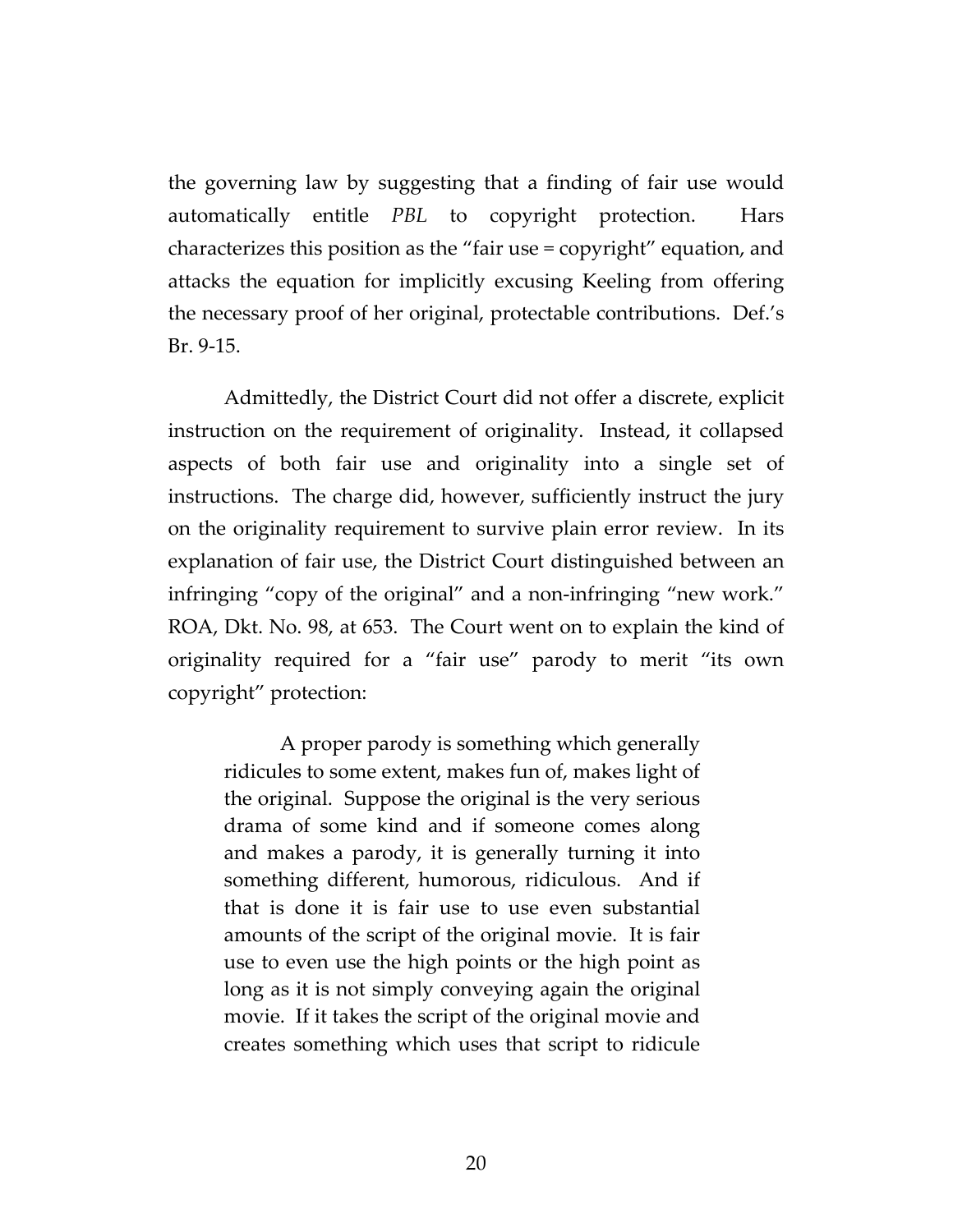to make fun of, to make light of to produce humor instead of the original seriousness, then that is a legitimate parody.

Id. at 654-55. Without using the word "originality," the District Court thus indicated that a protectable fair use must be "new," must "turn[ ] [the original material] into something different," and must avoid "simply conveying again the original" material. *Id.*

These jury instructions adequately trace the law of fair use and, more specifically, the underlying concepts of transformative purpose and character, which are acknowledged to be "[t]he heart of the fair use inquiry" in general, *On Davis v. Gap, Inc.*, 246 F.3d 152, 174 (2d Cir. 2001), and "the heart of any parodist's claim" in particular, *Campbell*, 510 U.S. at 580. *See also Blanch v. Koons*, 467 F.3d 244, 251‐52 (2d Cir. 2006) (a new work is transformative when it transforms the "raw material" of the underlying work "in the creation of new information, new aesthetics, new insights and understandings" (quoting *Castle Rock Entm't, Inc. v. Carol Publ'g Grp., Inc.*, 150 F.3d 132, 142 (2d Cir. 1998))).

It would arguably have been preferable for the District Court to deliver separate instructions on fair use and originality. Nevertheless, its combination of these elements into one instruction does not "contravene an established rule of law." *Rasanen*, 723 F.3d at 333. Even if this combination was error, we would still not conclude that it affected Hars's substantial rights. "[T]aken as a whole," the charge was legally "correct," alerted the jury to the issue of originality, and "sufficiently cover[ed] the case so that a jury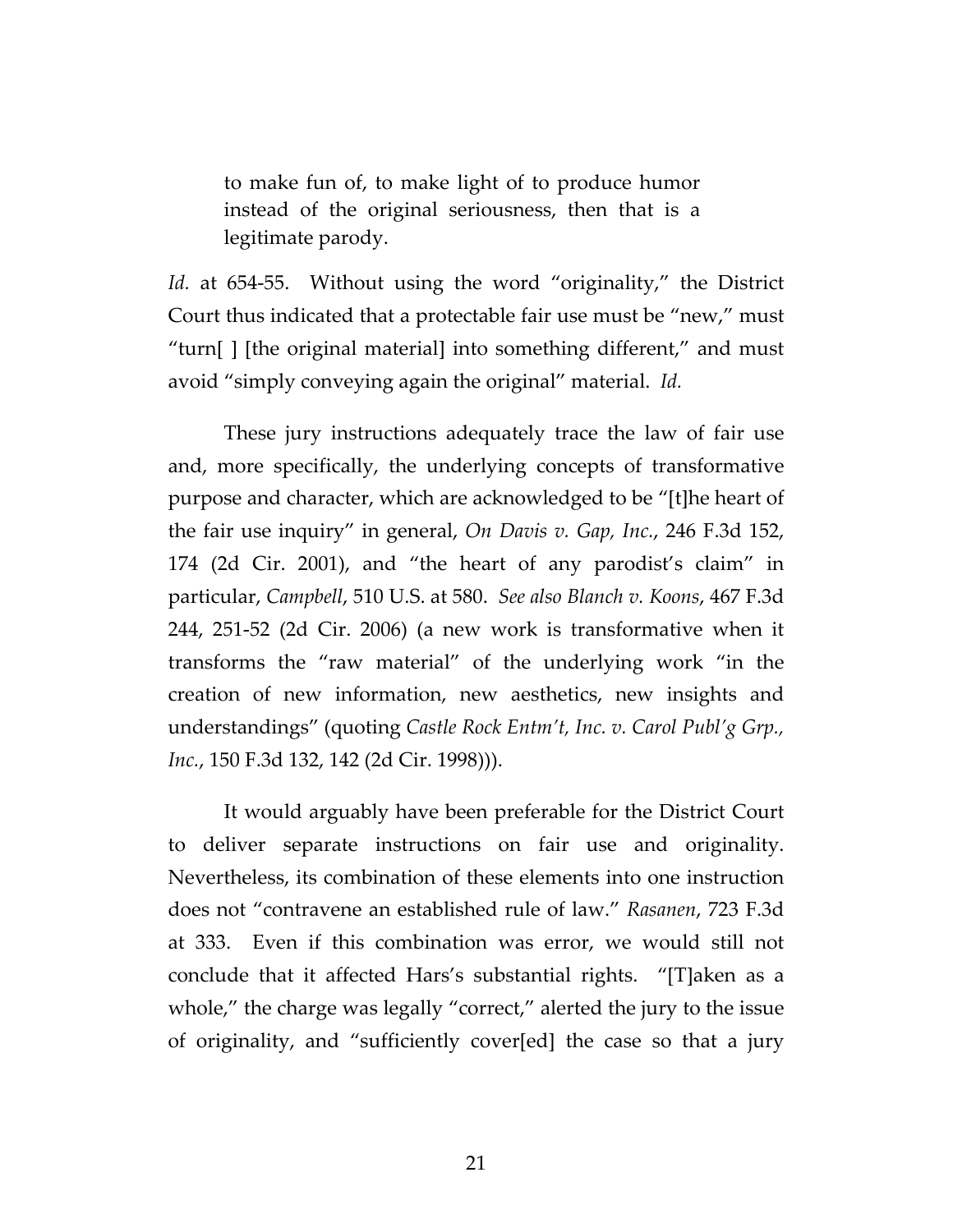[could] intelligently determine the questions presented to it." *Hathaway*, 99 F.3d at 553 (internal quotation marks omitted). Proceeding with the requisite "extreme caution in the civil context," *Rasanen*, 723 F.3d at 333, we hold that the District Court did not plainly err in delivering its originality instruction.

## **B. Statutory Factors Instruction**

We likewise reject Hars's challenge to the District Court's failure to explicitly enumerate in its instructions all four of the fair‐ use factors listed in 17 U.S.C. § 107.

As a legal matter, the four factors do not each carry equal weight in an evaluation of parody as fair use; indeed, some may not be relevant at all. As noted, the first factor—"the purpose and character of the use," 17 U.S.C. § 107—lies at the "heart of the inquiry" for parody, while the other three factors are much less important.<sup>9</sup> Indeed, as the Supreme Court has instructed, "the more

<sup>9</sup> *See Campbell*, 510 U.S. at 586 (the second factor—the nature of the original copyrighted work—"is not . . . ever likely to help much in separating the fair use sheep from the infringing goats in a parody case, since parodies almost invariably copy publicly known, expressive works"); *id.* at 588 (the third factor the amount and substantiality of the portion of the original work used—is less important, as "parody must be able to 'conjure up' at least enough of that original to make the object of its critical wit recognizable"); *id.* at 591 (as to the fourth factor—the effect on the market for or value of the original copyrighted work—"it is more likely that [a parody] will not affect the market for the original in a way cognizable under this factor, that is, by acting as a substitute for it  $\dots$  [,] because the parody and the original usually serve different market functions"). *See also Leibovitz v. Paramount Pictures Corp.*, 137 F.3d 109, 116 (2d Cir. 1998)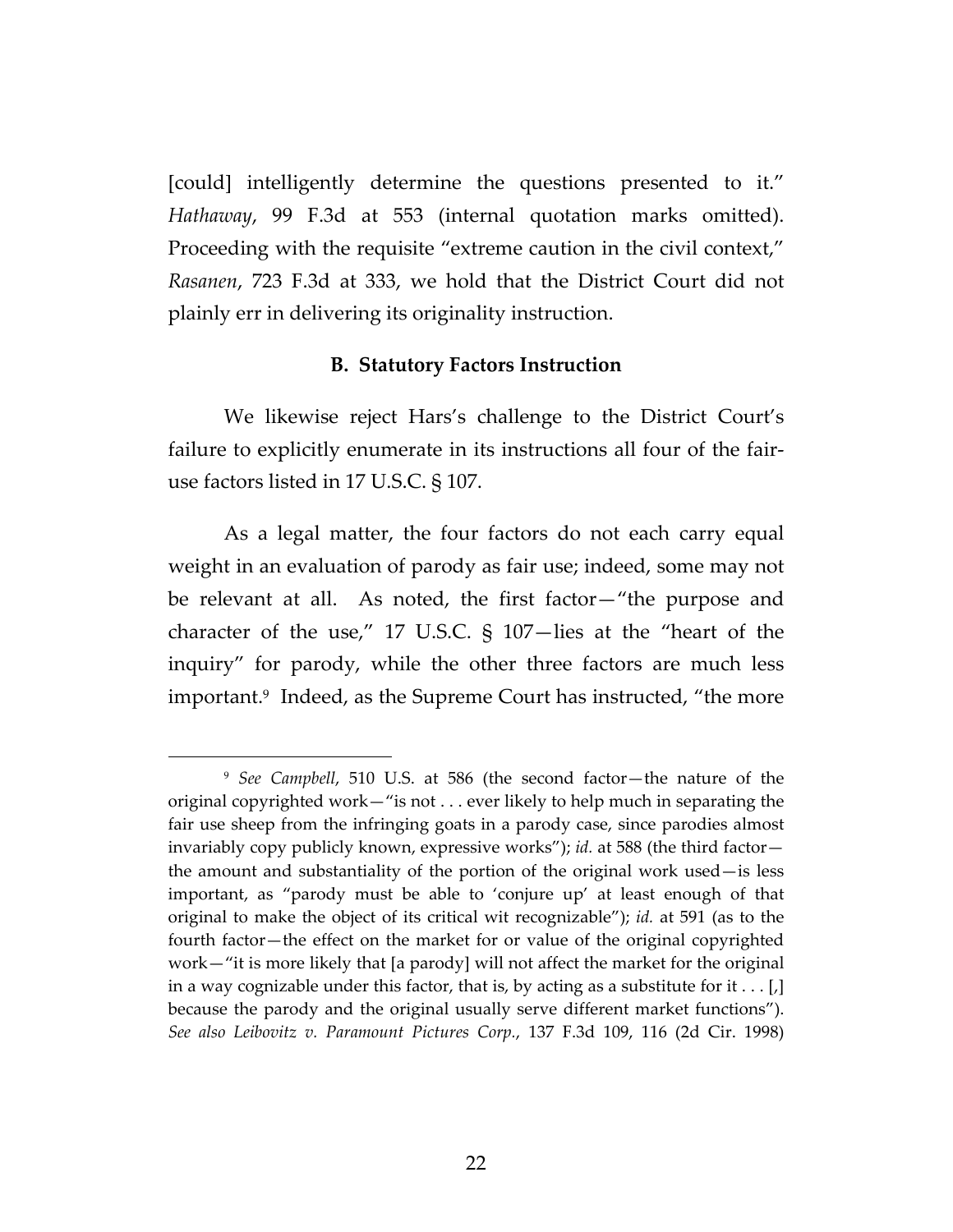transformative the new work [under factor one], the less will be the significance of other factors . . . that may weigh against a finding of fair use." *Campbell*, 510 U.S. at 579.

In line with this hierarchy of significance, the District Court's fair-use charge emphasized the question of transformative use under the first statutory factor. The Court mentioned the third factor only briefly ("the amount of script taken from the original cannot completely go beyond the needs of the parody," ROA, Dkt. No. 98, at 655), and did not refer to the second and fourth factors at all. We find its stated rationale—the desire to "put a little more content on the discussion," which the "list of factors" alone lacked, *id*.—to be understandable, if not advisable. The safer course is for the trial judge to explain the application of all four factors, however briefly, based on the circumstances presented.

Nonetheless, even if we assumed that the failure to describe all four factors was error, this error did not affect Hars's substantial rights. In order to show plain error affecting "substantial rights," a litigant must typically show that the error was "prejudicial: It must have affected the outcome of the district court proceedings." *Bennett v. United States*, 663 F.3d 71, 88 (2d Cir. 2011) (emphasis and internal quotation marks omitted) (quoting *United States v. Olano*, 507 U.S. 725, 734 (1993)). Hars presented no evidence that would tend to support a different verdict on "fair use," even if the District Court

<sup>(&</sup>quot;[T]he third factor [has] little, if any, weight against fair use so long as the first and fourth factors favor the parodist.").